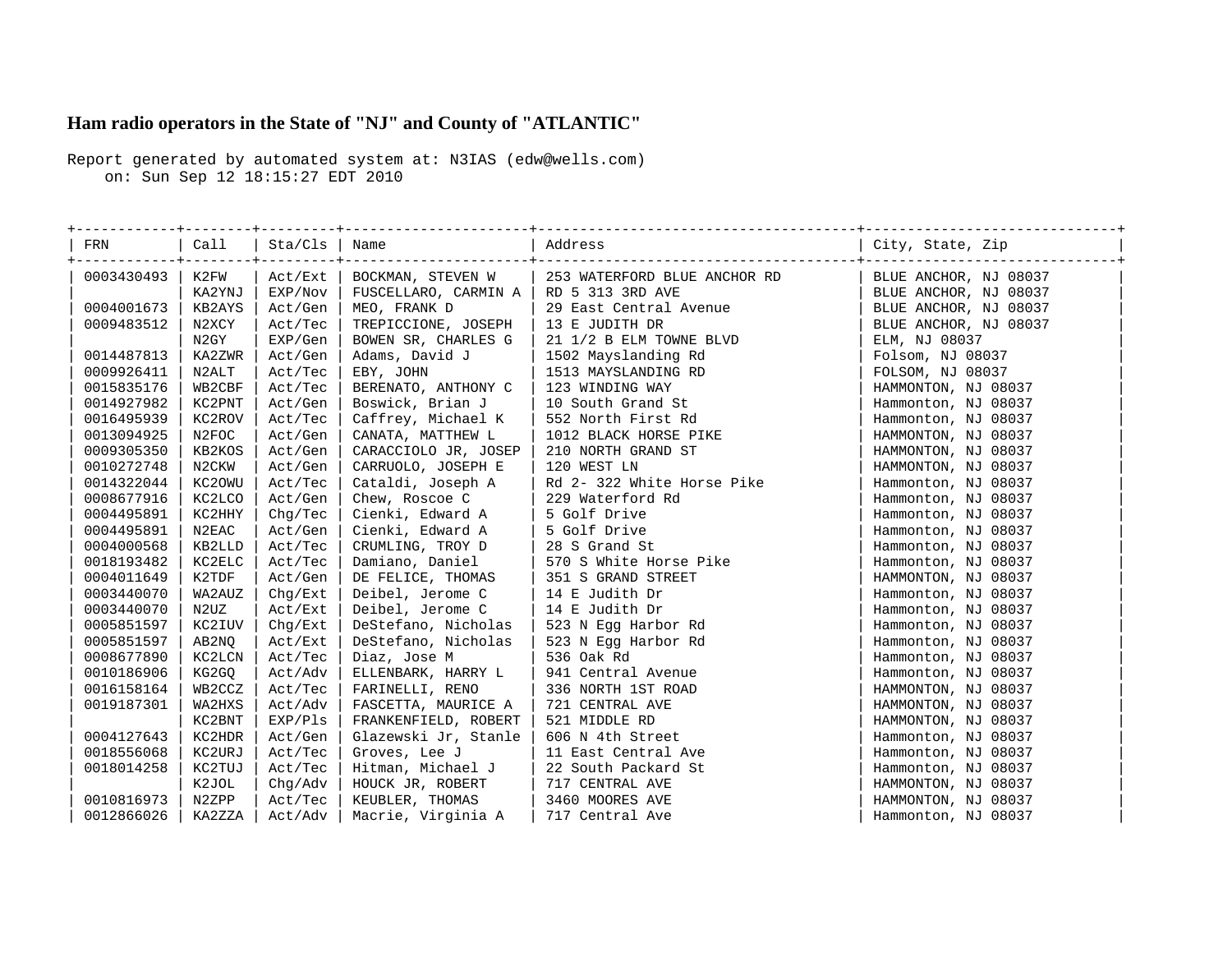| 0003637758 | K2ODG  | Act/Ext | MAILLET, JOSEPH A                     | 362 S THIRD ST               | HAMMONTON, NJ 08037  |  |
|------------|--------|---------|---------------------------------------|------------------------------|----------------------|--|
| 0007045487 | N2SCA  | Act/Tec | MALASPINA, ROBERT M                   | 882 12TH ST APT A3           | HAMMONTON, NJ 08037  |  |
| 0009265117 | K2VUQ  | Act/Adv | MC CAUGHEY JR, GEORG                  | 188 WALMER ST                | HAMMONTON, NJ 08037  |  |
| 0010101061 | N2RM   | Act/Ext | MOORE, ROBERT R                       | 9U ROSE RITA TERRACE         | HAMMONTON, NJ 08037  |  |
| 0006353742 | N2PKP  | Chq/Ext | O Brien, Mark J                       | RD 2 324 Whitehorse Pike     | Hammonton, NJ 08037  |  |
| 0014322036 | KC2OWT | Chq/Gen | O Brien, Donna M                      | 324 White Horse Pike         | Hammonton, NJ 08037  |  |
| 0006353742 | K2AX   | Act/Ext | O Brien, Mark J                       | RD 2 324 Whitehorse Pike     | Hammonton, NJ 08037  |  |
| 0014322036 | KC2PLR | Chq/Gen | O Brien, Donna M                      | 324 White Horse Pike         | Hammonton, NJ 08037  |  |
| 0014322036 | W2DOB  | Act/Ext | O Brien, Donna M                      | 324 White Horse Pike         | Hammonton, NJ 08037  |  |
| 0018163964 | KC2TZZ | Chq/Tec | O'Brien, Paige M                      | 324 White Horse Pike         | Hammonton, NJ 08037  |  |
| 0018163964 | N2PKP  | Act/Ext | O'Brien, Paige M                      | 324 White Horse Pike         | Hammonton, NJ 08037  |  |
| 0009501107 | WB200N | Act/Gen | OLIVA, PETER M                        | 841 N EGG HARBOR RD          | HAMMONTON, NJ 08037  |  |
| 0013895917 | WB2WNG | Act/Gen | ORDILLE, CARMEN J                     | 787 12TH ST                  | HAMMONTON, NJ 08037  |  |
|            | KB2GIF | EXP/Nov | PACKER, LYNN P                        | BOX 426 RD 3                 | HAMMONTON, NJ 08037  |  |
|            | KC2CMK | EXP/Gen | PERRONE, MIKE                         | 467 WALNUT ST                | HAMMONTON, NJ 08037  |  |
|            | W2AUA  | EXP/Adv | REBER, PAUL W                         | 669 NINTH ST                 | HAMMONTON, NJ 08037  |  |
|            | K2HLN  | EXP/Gen | RODIO, LOUIS D                        | 650 GRAPE ST                 | HAMMONTON, NJ 08037  |  |
| 0005134598 | W2FA   | Chq/Ext | SANTOMAS, JOSEPH J                    | 121 BROADWAY                 | HAMMONTON, NJ 08037  |  |
| 0012231833 | W2GBB  | Act/Gen | SANTOMAS, EUGENE C                    | 650 PEACH ST                 | HAMMONTON, NJ 08037  |  |
| 0013443627 | N2ITS  | Act/Tec | SCOTT JR, EARL W                      | 36 CENTENNIAL DR             | HAMMONTON, NJ 08037  |  |
| 0007087190 | KC2JQE | Act/Tec | Stock, Rebecca A                      | 87 Rt 73 South               | Hammonton, NJ 08037  |  |
|            | N2IKX  | EXP/Pls | STRYKER JR, JOHN H                    | RD 4 BOX 219                 | HAMMONTON, NJ 08037  |  |
|            | N2BIV  | EXP/Pls | TOMASSO, FERDINAND A   748 VALLEY AVE |                              | HAMMONTON, NJ 08037  |  |
| 0007044241 | N2REA  | Act/Ext | Volpa, Peter J                        | 281 Middle Rd                | Hammonton, NJ 08037  |  |
| 0017605205 | KC2TDF | Act/Gen | Walker, Gerald F                      | 213 Lakeshore Drive          | Hammonton, NJ 08037  |  |
| 0018019836 | KC2TUQ | Act/Tec | Young, Jeffrey R                      | 322 W Orchard St             | Hammonton, NJ 08037  |  |
|            | K2KIT  | EXP/Adv | DITORE, RALPH W                       | RFD 1 BOX 150M               | SWEETWATER, NJ 08037 |  |
| 0006347934 | WP4AMQ | Act/Adv | ABRAHAM, ANDREW A                     | 931 Navajo Avenue            | Absecon, NJ 08201    |  |
| 0003449063 | WB2JNM | Chq/Pls | BARRETT JR, LEONARD                   | 611 OHIO AVE                 | ABSECON, NJ 08201    |  |
| 0004033528 | KC2GRD | Act/Tec | Beale, Edward K                       | 6 Cherokee Drive             | Absecon, NJ 08201    |  |
|            | WB2JBJ | EXP/Adv | BORNMANN SR, LEWIS J                  | ABSECON MANOR 1020 PITNEY RD | ABSECON, NJ 08201    |  |
|            | K2LTX  | EXP/Gen | BROOKS, RAYMOND T                     | 219 E OAKBOURNE AVE          | ABSECON, NJ 08201    |  |
| 0012955720 | KG2BZ  | Act/Adv | CICCONE, JEFFREY C                    | 12 Cordova Drive             | Absecon, NJ 08201    |  |
| 0004011490 | K2MLK  | Act/Ext | DOERNBACH JR, FREDER                  | 204 WOODCREST AVE            | ABSECON, NJ 08201    |  |
| 0003421419 | KC2FLS | Act/Ext | Doernbach III, Frede                  | 204 WOODCREST AVE            | ABSECON, NJ 08201    |  |
| 0006063002 | N2IT   | Act/Ext | DVORSKY, LOUIS A                      | 1124 PLYMOUTH LANDING RD     | ABSECON, NJ 08201    |  |
| 0002816502 | N0XPL  | Act/Gen | FISCHER, ROBERT F                     | 624 N. Shore Rd.             | Absecon, NJ 08201    |  |
| 0019545714 | KC2YRV | Act/Tec | Fogle, James B                        | 249 Pennsylvania Ave         | Absecon, NJ 08201    |  |
| 0017284894 | KE2IM  | Act/Adv | FULS II, EARL I                       | 471 S NECTAR AVE             | ABSECON, NJ 08201    |  |
| 0007424880 | KA2UHI | Act/Nov | GIARDINA, JOSEPH N                    | 810 SHELBURNE AVE            | ABSECON, NJ 08201    |  |
|            | KB2SBH | EXP/Gen | GIARDINA JR, ANTHONY                  | 712 PITNEY RD                | ABSECON, NJ 08201    |  |
|            | KB2PXY | EXP/Nov | GRIFFITH SR, MICHAEL                  | 257 E WYOMING AVE            | ABSECON, NJ 08201    |  |
| 0010893592 | N2SRL  | Act/Tec | GROSS, ROBERT D                       | 1005 Blenheim Ave            | Absecon, NJ 08201    |  |
| 0016732307 | WB2VMU | Act/Adv | HACKNEY, WAYNE R                      | 11 E LISBON                  | ABSECON, NJ 08201    |  |
|            | N2QQV  | EXP/Gen | HENDLEY, TIM E                        | 610 CHELSEA RD               | ABSECON, NJ 08201    |  |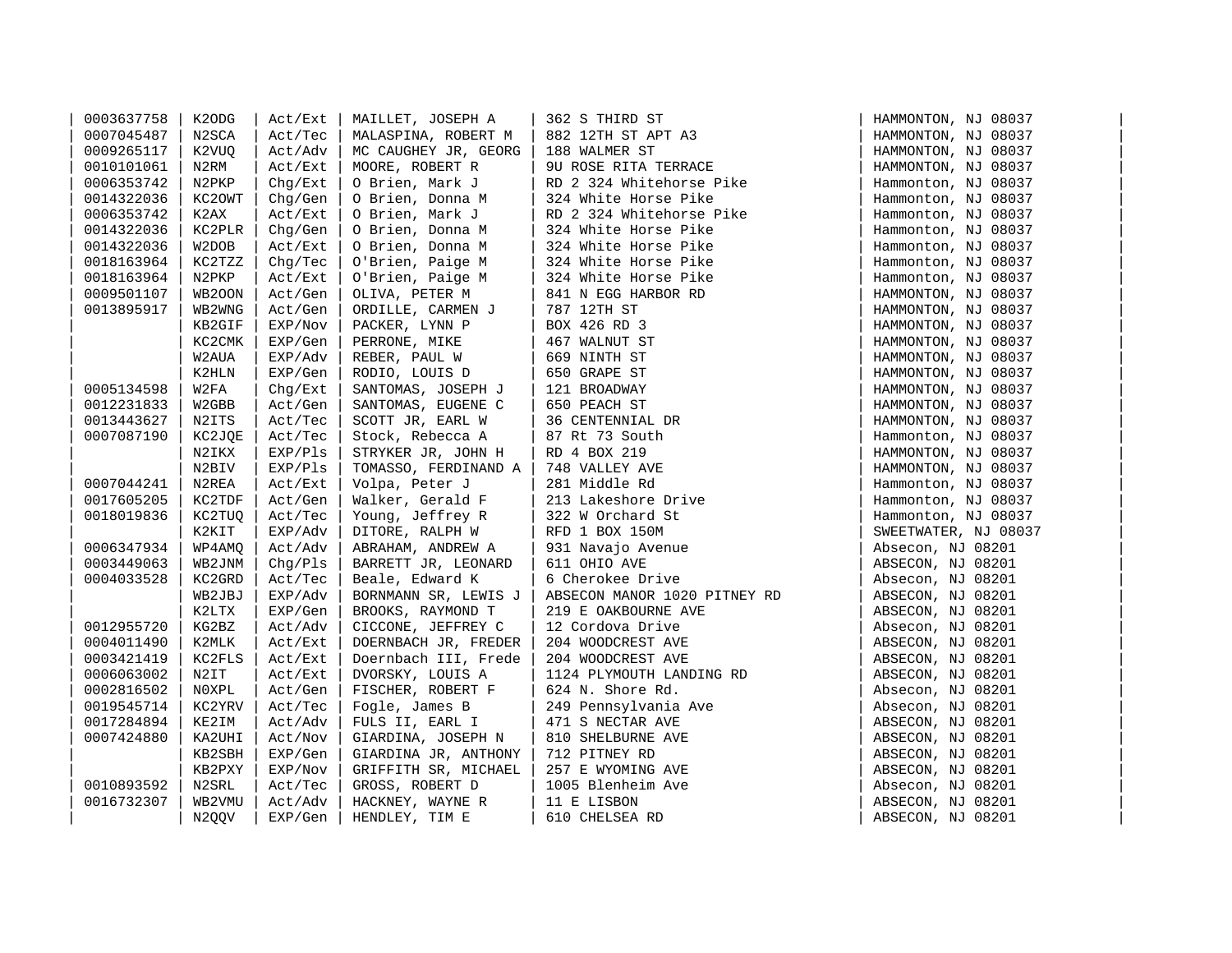|            | N2VMM  | EXP/Pls    | HEWETT, SIDNEY H                         | 55 IOWA AVE                                                                                                                                                                                                                                           | ABSECON, NJ 08201    |  |
|------------|--------|------------|------------------------------------------|-------------------------------------------------------------------------------------------------------------------------------------------------------------------------------------------------------------------------------------------------------|----------------------|--|
| 0006377667 | WA2FOF | Act/Adv    | HEWITT, CHARLES A                        |                                                                                                                                                                                                                                                       | ABSECON, NJ 08201    |  |
| 0004016036 | WB2ZZF | Act/Tec    | HIGBEE, JAMES C                          |                                                                                                                                                                                                                                                       | ABSECON, NJ 08201    |  |
| 0016570053 | N2FSG  | Act/Adv    | HOVEY, BARRY E                           |                                                                                                                                                                                                                                                       | ABSECON, NJ 08201    |  |
|            | KB2NNZ | EXP/Pls    | INCE, ELIZABETH R $\vert$ 171 MATTIX RUN |                                                                                                                                                                                                                                                       | ABSECON, NJ 08201    |  |
|            | WB2VVM | EXP/Pls    | JOBIN, JOSEPH A                          |                                                                                                                                                                                                                                                       | ABSECON, NJ 08201    |  |
|            | WA2QOW | EXP/Gen    | JOHNSTON, ROBERT B                       |                                                                                                                                                                                                                                                       | ABSECON, NJ 08201    |  |
| 0004479077 | N2LXJ  | Act/Tec    | JUNIEWICZ JR, ROBERT                     |                                                                                                                                                                                                                                                       | ABSECON, NJ 08201    |  |
| 0003466885 | N2LXK  | Act/Tec    | JUNIEWICZ SR, ROBERT                     | 55 IOWA AVE<br>  315 YAM AVE<br>  7 OLD NEW YORK RD<br>23 Shady Lane<br>  171 MATTIX RUN<br>  502 E BROOK LN<br>  85 S LEEDS POINT RD<br>  355 E UPLAND AVE<br>  22 W OREGON AVE<br>  22 W OREGON AVE<br>  355 E UPLAND AVE<br>  355 E UPLAND AVE<br> | ABSECON, NJ 08201    |  |
| 0003445665 | N2MHR  | Act/Tec    | JUNIEWICZ, ELSIE J                       |                                                                                                                                                                                                                                                       | ABSECON, NJ 08201    |  |
| 0003424835 | N2MLI  | Act/Tec    | JUNIEWICZ, CINDY E                       |                                                                                                                                                                                                                                                       | ABSECON, NJ 08201    |  |
| 0008062523 | KC2KPC | Act/Tec    | Kassouf, Richard                         |                                                                                                                                                                                                                                                       | Absecon, NJ 08201    |  |
| 0009384264 | N2WSX  | Act/Tec    | LAMACH II, GARY L                        |                                                                                                                                                                                                                                                       | ABSECON, NJ 08201    |  |
|            | W2DAF  | EXP/Adv    | LEAHEY, ROBERT E                         |                                                                                                                                                                                                                                                       | ABSECON, NJ 08201    |  |
| 0003920535 | KC2GQB | Act/Tec    | Ledford, John W                          |                                                                                                                                                                                                                                                       | Absecon, NJ 08201    |  |
|            | N2LJE  | EXP/Pls    | LEON, EDWARD S                           | <br>  412 CAMELBACK DR<br>  116 Seminole Drive<br>  115 TENGAMING AVE                                                                                                                                                                                 | ABSECON, NJ 08201    |  |
| 0009105594 | N2WCL  | Act/Tec    |                                          | Liberatore MD, Benja   923 Traymore Parkway<br>Mackenroth, John R   540 Manor Dr<br>MASTRO JR, STEVEN M   806 NEW YORK AVE                                                                                                                            | Absecon, NJ 08201    |  |
| 0015376643 | KC2QAB | Act/Tec    |                                          |                                                                                                                                                                                                                                                       | Absecon, NJ 08201    |  |
|            | KB2UMP | EXP/Pls    |                                          |                                                                                                                                                                                                                                                       | ABSECON, NJ 08201    |  |
| 0009285511 | N2VNA  | Chq/Tec    |                                          |                                                                                                                                                                                                                                                       | Absecon, NJ 08201    |  |
| 0009285511 | W2WJM  | Act/Tec    |                                          |                                                                                                                                                                                                                                                       | Absecon, NJ 08201    |  |
| 0017352972 | WA2GDK | Act/Adv    |                                          |                                                                                                                                                                                                                                                       | ABSECON, NJ 08201    |  |
| 0009339243 | KC2LUU | Act/Tec    |                                          |                                                                                                                                                                                                                                                       | Absecon, NJ 08201    |  |
| 0009650235 | WB2LDF | Chg/Ext    |                                          | MASTRO JR, STEVEN M   806 NEW YORK AVE<br>MELFI, WILLIAM J   264 Manor Drive<br>MELFI, WILLIAM J   264 Manor Drive<br>MICHAEL SR, ROBERT L   1 RITZ DR<br>Moore, Thomas J   219 Seminole Ave<br>NOVAKOFF, ALAN K   1104 BLENHEIM AVE<br>NO            | ABSECON, NJ 08201    |  |
| 0008062531 | KC2KPD | Chq/Tec    |                                          |                                                                                                                                                                                                                                                       | Absecon, NJ 08201    |  |
| 0008062531 | K2BUB  | Act/Tec    |                                          |                                                                                                                                                                                                                                                       | ABSECON, NJ 08201    |  |
| 0009650235 | KN2J   | Act/Ext    |                                          |                                                                                                                                                                                                                                                       | ABSECON, NJ 08201    |  |
|            | K2DTB  | EXP/Pls    |                                          |                                                                                                                                                                                                                                                       | ABSECON, NJ 08201    |  |
|            | KA3TQW | EXP/Nov    |                                          |                                                                                                                                                                                                                                                       | ABSECON, NJ 08201    |  |
| 0003989878 | N2LGF  | Act/Tec    |                                          |                                                                                                                                                                                                                                                       | ABSECON, NJ 08201    |  |
|            | KB2EUH | EXP/Nov    |                                          |                                                                                                                                                                                                                                                       | ABSECON, NJ 08201    |  |
|            | W2IU   | EXP/Adv    | TAGGART, SAMUEL E                        |                                                                                                                                                                                                                                                       | ABSECON, NJ 08201    |  |
| 0018563593 | N2JVN  | Act/Tec    | TOMASELLO, DARREN J                      | $\mathbf{F}$<br>  724 BREAKERS AVE                                                                                                                                                                                                                    | ABSECON, NJ 08201    |  |
| 0011177938 | WB2PUW | Act/Tec    | TOMPKINS, KENNETH D                      | 171 PITNEY RD                                                                                                                                                                                                                                         | ABSECON, NJ 08201    |  |
| 0003999836 | N2GEL  | Act/Gen    | TYNDALL, JAMES M                         | 1023 SEASIDE AVE                                                                                                                                                                                                                                      | ABSECON, NJ 08201    |  |
| 0003267077 | WB2VMV | Act/Adv    | TYNDALL, MARVIN W                        | 1023 SEASIDE AVE                                                                                                                                                                                                                                      | ABSECON, NJ 08201    |  |
| 0003422987 | N2AMI  | Act/Adv    | ZONA, JOSEPH E                           | 1001 SHELBURNE AVE                                                                                                                                                                                                                                    | ABSECON, NJ 08201    |  |
| 0013803895 | KC20MA | Act/Tec    | Inman, William A                         |                                                                                                                                                                                                                                                       | Absocoh, NJ 08201    |  |
| 0004019022 | KB2LSB | Chq/Tec    |                                          |                                                                                                                                                                                                                                                       | Smithville, NJ 08201 |  |
| 0017673302 | KC2TGB | $Act/---$  |                                          | Leeds, Eric D   807 E Fishers Creek Rd<br>A C R A   341 8TH ST S 1<br>BRIGANTINE OEM   341 8TH ST S 1<br>BRIGANTINE OEM   341 8TH ST S 1<br>BENNETT, JAMES C   601 West Shore Drive                                                                   | BRIGANTINE, NJ 08203 |  |
| 0017899162 | KC2TPM | $Chq/---$  |                                          |                                                                                                                                                                                                                                                       | BRIGANTINE, NJ 08203 |  |
| 0017899162 | N2GJJ  | $Act /---$ |                                          |                                                                                                                                                                                                                                                       | BRIGANTINE, NJ 08203 |  |
| 0003437985 | KB20BA | Chq/Tec    |                                          |                                                                                                                                                                                                                                                       | BRIGANTINE, NJ 08203 |  |
| 0003437985 | WB2OEM | Act/Tec    | BENNETT, JAMES C                         | 601 West Shore Drive                                                                                                                                                                                                                                  | BRIGANTINE, NJ 08203 |  |
|            | NX2A   | Chq/Ext    | BURNETT, LIVINGSTON                      | 309 19TH ST S                                                                                                                                                                                                                                         | BRIGANTINE, NJ 08203 |  |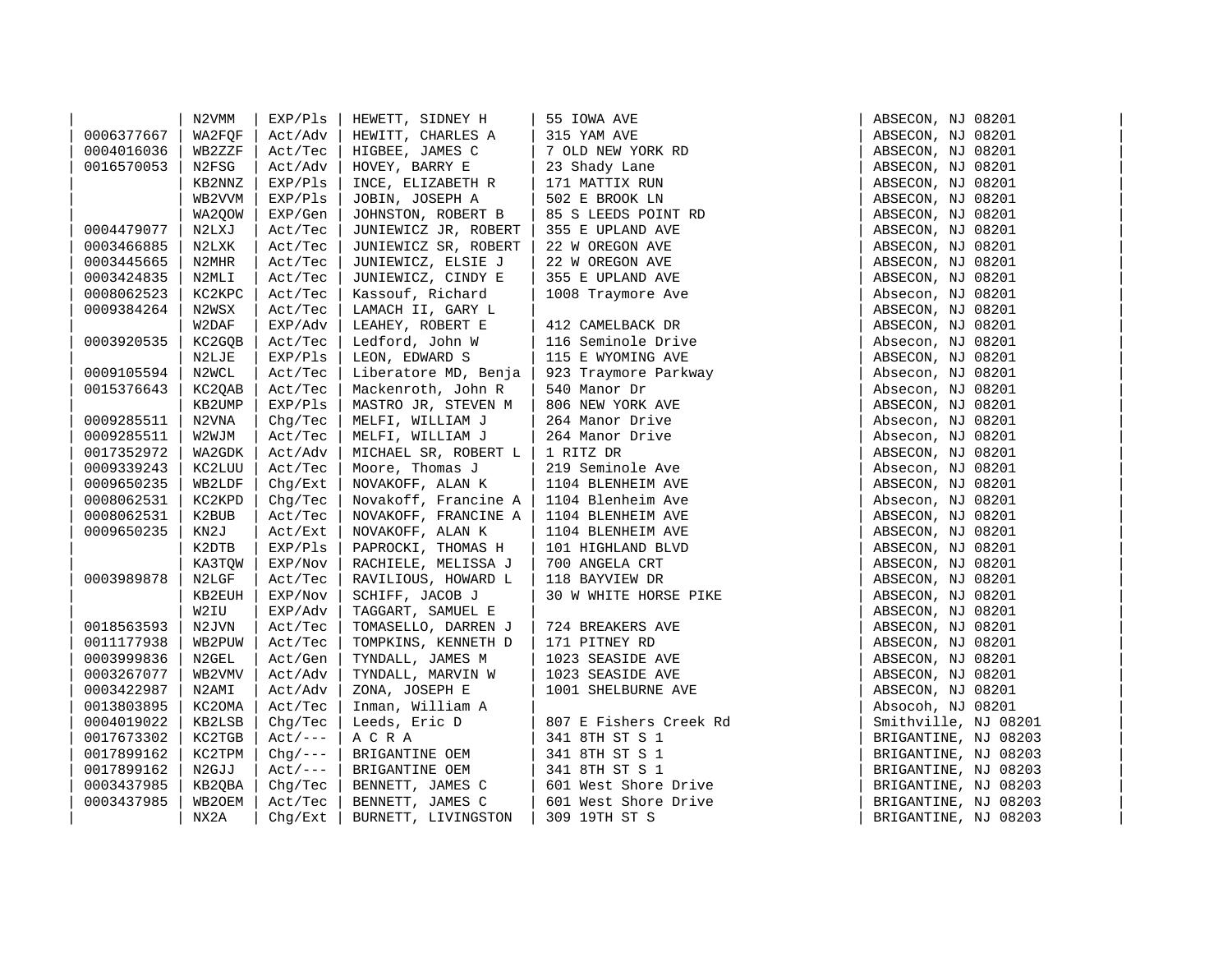| 0019937374 | KC2YRW       | Act/Tec    | Carchidi, John D     | 603 Lafayette Blvd    | Brigantine, NJ 08203  |  |
|------------|--------------|------------|----------------------|-----------------------|-----------------------|--|
|            | W2YMI        | EXP/Adv    | CIECHANOWSKI, DANIEL | 19 ATLANTIS COVE      | BRIGANTINE, NJ 08203  |  |
| 0017402348 | WI2J         | Chq/Ext    | DALEY, LEO E         | 109 25TH ST           | BRIGANTINE, NJ 08203  |  |
| 0003438264 | WB2CGH       | Chg/Adv    | DORAN, JEFFREY J     | 901 Sarazen Road      | BRIGANTINE, NJ 08203  |  |
| 0003438264 | W2CGH        | Chq/Adv    | DORAN, JEFFREY J     | 901 Sarazen Road      | BRIGANTINE, NJ 08203  |  |
| 0015395932 | KB2YWE       | Act/Tec    | DUPNOCK, JOHN T      |                       | Brigantine, NJ 08203  |  |
| 0003368891 | KA200R       | Act/Gen    | Giardina, Joseph J   | 211 6th St So         | Brigantine, NJ 08203  |  |
| 0011271202 | KB2ULM       | Act/Tec    | Hayes, Patricia S    | 56 Sailfish Drive     | Brigantine, NJ 08203  |  |
| 0003462728 | N200U        | Act/Tec    | HAYES, THOMAS E      | 56 Sailfish Drive     | Brigantine, NJ 08203  |  |
|            | KA2JMO       | EXP/Pls    | HERMANN, LORETTA Y   | 605 LAFAYETTE BLVD    | BRIGANTINE, NJ 08203  |  |
| 0003425881 | W3ART        | Act/Ext    | Holmes II, Arthur    | 2504 Bayshore Ave     | Brigantine, NJ 08203  |  |
| 0005139936 | KC2IPZ       | Act/Tec    | McLaughlin, Ben T    | 304 18th St           | Brigantine, NJ 08203  |  |
| 0005116405 | N3JQZ        | Act/Tec    | Mignogna, Anne M     | 14B Ontario Dr        | Brigantine, NJ 08203  |  |
| 0003343126 | WR3M         | Act/Ext    | Mignogna Jr, Joseph  | 14B Ontario Dr        | Brigantine, NJ 08203  |  |
|            | <b>NONEE</b> | EXP/Tec    | MILLER, JACQUES C    | 201 23RD ST           | BRIGANTINE, NJ 08203  |  |
| 0008712366 | KA3YQT       | Chq/Pls    | MOORE, ANNAMARIE     | 31 VARDON RD.         | BRIGANTINE, NJ 08203  |  |
| 0008712366 | KC2LFB       | Act/Tec    | MOORE, ANNAMARIE     | 31 VARDON RD.         | BRIGANTINE, NJ 08203  |  |
| 0011502028 | N2FLC        | Act/Gen    | Mormile, Stephen V   | 18 12th St N          | Brigantine, NJ 08203  |  |
|            | KB2UNH       | EXP/Pls    | O BRIEN, MICHELE     | 228 4TH ST N APT 3    | BRIGANTINE, NJ 08203  |  |
|            | N2YIS        | EXP/Gen    | O BRIEN, MICHAEL J   | 228 4TH ST N APT 3    | BRIGANTINE, NJ 08203  |  |
|            | N2GJJ        | EXP/Gen    | PAUL, GARY W         | 1 SEASIDE RD          | BRIGANTINE, NJ 08203  |  |
|            | N2YIQ        | EXP/Tec    | PAUL, MAUREEN A      | 1 SEASIDE RD          | BRIGANTINE, NJ 08203  |  |
| 0016387003 | KC2RNG       | Chq/Tec    | Paul, Gary W         | 341 S 8th St -1       | Brigantine, NJ 08203  |  |
| 0016387003 | N2GJJ        | Chq/Tec    | Paul, Gary W         | 341 S 8th St -1       | Brigantine, NJ 08203  |  |
| 0016387003 | K2ACY        | Act/Tec    | Paul, Gary W         | 341 S 8th St -1       | Brigantine, NJ 08203  |  |
|            | KC2ATO       | EXP/Gen    | SHINN, GREGORY G     |                       | BRIGANTINE, NJ 08203  |  |
|            | KV2H         | Chg/Ext    | STINSON, JOSEPH P    | 1004 N SHORE DR       | BRIGANTINE, NJ 08203  |  |
| 0014304349 | KC20WO       | Act/Gen    | Taylor, Charles E    | 522 Casa Dr           | Brigantine, NJ 08203  |  |
| 0009176843 | KB20HL       | Act/Tec    | TWIST JR, FRED W     | 419 LA FAYETTE BLVD   | BRIGANTINE, NJ 08203  |  |
| 0016331787 | WA30BA       | Act/Tec    | WATERS, PAUL R       | 404 EAST BEACH AVE    | BRIGANTINE, NJ 08203  |  |
| 0019242601 | KC2WBB       | Act/Gen    | Anderson, Mark P     |                       | Cologne, NJ 08213     |  |
|            | WB2TMI       | EXP/Pls    | SIMPKINS, WILLIAM H  | 348 S COLOGNE AVE     | COLOGNE, NJ 08213     |  |
|            | KA2KXJ       | EXP/Pls    | MORFORD, RALPH M     | 844 E MOSS MILL RD    | LEEDS POINT, NJ 08220 |  |
| 0005131511 | N2OAC        | Act/Tec    | MORFORD, SARA        | 844 E MOSS MILL RD    | LEEDS POINT, NJ 08220 |  |
| 0017670175 | WA2SVA       | Act/Tec    | SOOY, RICHARD C      | 141 S LEEDS POINT RD  | LEEDS POINT, NJ 08220 |  |
| 0012601126 | K2BR         | $Act /---$ | SOUTHERN COUNTIES AM |                       | Linwood, NJ 08221     |  |
| 0012995767 | KC2OLN       | $Act/---$  | Atlantic County ARES | 19 Wabash Ave         | Linwood, NJ 08221     |  |
| 0018459297 | KC2UNC       | Act/Tec    | Appleyard, David J   | 1525 Shore Rd         | Linwood, NJ 08221     |  |
| 0003395803 | KB2HZU       | Chq/Pls    | BARBIERI, JOHN G     | 1002 BARTLETT AVE     | LINWOOD, NJ 08221     |  |
| 0003395803 | K2JGB        | Act/Gen    | BARBIERI, JOHN G     | 1002 BARTLETT AVE     | LINWOOD, NJ 08221     |  |
| 0018459289 | KC2UNB       | Act/Tec    | Buzby, David G       | 505 Cedar Brook Lane  | Linwood, NJ 08221     |  |
| 0016989279 | KE2GI        | Act/Adv    | CANNUSCIO, ERNESTO   | 33 E DEVONSHIRE AVE   | LINWOOD, NJ 08221     |  |
| 0015022668 | KA2AQZ       | EXP/Gen    | FARINELLI SR, REMO G | 1219 WABASH AVENUE    | LINWOOD, NJ 08221     |  |
|            | KB2CWV       | EXP/Nov    | GEARY, KARL L        | 1515 SHORE RD         | LINWOOD, NJ 08221     |  |
| 0014108328 | WH6UO        | Act/Tec    | GLASER, ROBERT J     | c/o 302 Joseph Avenue | Linwood, NJ 08221     |  |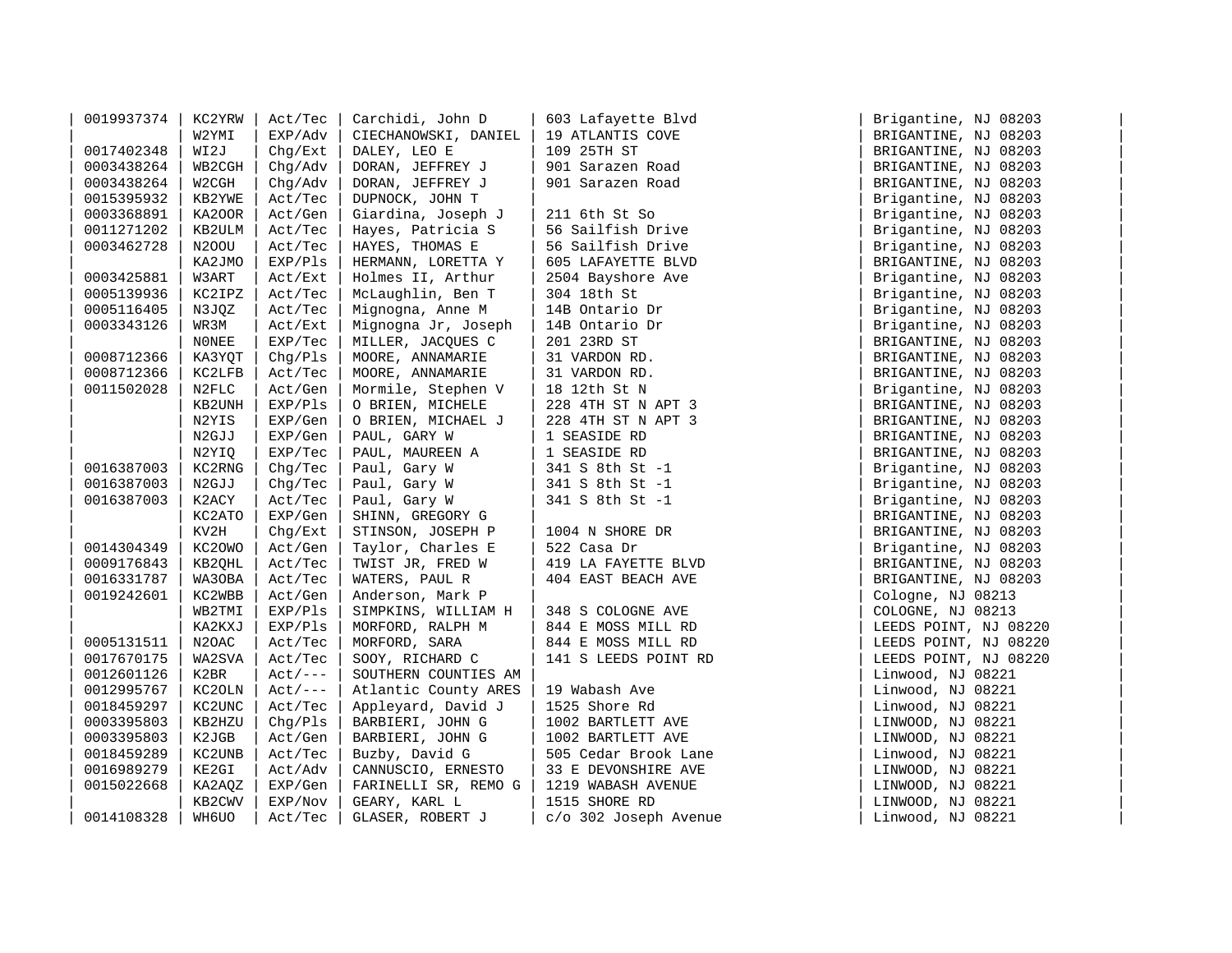|            | N2IFL              | Act/Ext    | HAHN, EDWARD P                          | 16 E DEVONSHIRE AVE                                                                                                                                                                                                                                                                                                                                               | LINWOOD, NJ 08221    |  |
|------------|--------------------|------------|-----------------------------------------|-------------------------------------------------------------------------------------------------------------------------------------------------------------------------------------------------------------------------------------------------------------------------------------------------------------------------------------------------------------------|----------------------|--|
|            | KA2LBH             | EXP/PIs    | HINKLEY, LANE G                         | 1400 FRANKLIN BLVD                                                                                                                                                                                                                                                                                                                                                | LINWOOD, NJ 08221    |  |
|            | KA2LBL             | EXP/Nov    | HINKLEY, STEPHEN H                      | 1400 FRANKLIN BLVD                                                                                                                                                                                                                                                                                                                                                | LINWOOD, NJ 08221    |  |
| 0014304356 | KC2OWP             | Act/Tec    | Kazmarck, Mary A                        | 302 Joseph Ave                                                                                                                                                                                                                                                                                                                                                    | Linwood, NJ 08221    |  |
| 0018459321 | KC2UNF             | Act/Tec    | Kisby III, Charles E                    | 302 Joseph Ave<br>215 Van Sant Ave                                                                                                                                                                                                                                                                                                                                | Linwood, NJ 08221    |  |
|            | KC2UR              | EXP/Adv    | KOVACH, FRANK Z                         | 2209 BRIGHTON DR                                                                                                                                                                                                                                                                                                                                                  | LINWOOD, NJ 08221    |  |
| 0016495954 | KC2ROX             | Act/Tec    | Longnecker, Tim                         | 107 Garden Ct                                                                                                                                                                                                                                                                                                                                                     | Linwood, NJ 08221    |  |
|            | N2ZAG              | EXP/Tec    | MARKOWITZ, DAVID A                      | 207 ALEXANDER DR                                                                                                                                                                                                                                                                                                                                                  | LINWOOD, NJ 08221    |  |
|            | KB2CJC             | EXP/Pls    | MASON, JOHN M                           | 182A POPLAR AVE RD 1                                                                                                                                                                                                                                                                                                                                              | LINWOOD, NJ 08221    |  |
| 0009835554 | KB2QWK             | Act/Gen    | PENSO, SILVESTRE D                      | ONE EVERGREEN RD                                                                                                                                                                                                                                                                                                                                                  | LINWOOD, NJ 08221    |  |
| 0016074049 | AA2BP              | Act/Ext    | PRICE, WILLIAM E                        | 19 WABASH AVE                                                                                                                                                                                                                                                                                                                                                     | LINWOOD, NJ 08221    |  |
| 0003431350 | K1KIT              | Act/Tec    | PRICE, KATHLEEN S                       | 19 WABASH AVE                                                                                                                                                                                                                                                                                                                                                     | LINWOOD, NJ 08221    |  |
|            | N <sub>2</sub> CDR | EXP/Gen    | RISLEY JR, JOHN W                       | 201 FOREST DR                                                                                                                                                                                                                                                                                                                                                     | LINWOOD, NJ 08221    |  |
| 0018459180 | KC2UMR             | Act/Tec    | Russell Sr, Ronald W   2400 Shore Rd    | 2400 Shore Rd<br>554 BARR AVE<br>225 E DEVONSHIRE AVE                                                                                                                                                                                                                                                                                                             | Linwood, NJ 08221    |  |
|            | W2LS               | Chq/Adv    | SAVELL, WILLIAM E                       |                                                                                                                                                                                                                                                                                                                                                                   | LINWOOD, NJ 08221    |  |
| 0003350071 | W2BV               | Chq/Ext    | SCIBAL, STEPHEN                         |                                                                                                                                                                                                                                                                                                                                                                   | LINWOOD, NJ 08221    |  |
|            | KC2BFH             | EXP/Tec    | SIEGEL, ROBERT H                        | 229 W SEAVIEW AVE                                                                                                                                                                                                                                                                                                                                                 | LINWOOD, NJ 08221    |  |
|            | KC2BFI             | EXP/Tec    | SIEGEL, KAREN C                         | 229 W SEAVIEW AVE                                                                                                                                                                                                                                                                                                                                                 | LINWOOD, NJ 08221    |  |
|            | N2TBZ              | Chg/Pls    | SIRACUSA PRICE, KATH                    | 19 WABASH AVE                                                                                                                                                                                                                                                                                                                                                     | LINWOOD, NJ 08221    |  |
| 0007205537 | KC2JTE             | Act/Tec    |                                         |                                                                                                                                                                                                                                                                                                                                                                   | Linwood, NJ 08221    |  |
| 0003440534 | WB2SOI             | Act/Adv    |                                         |                                                                                                                                                                                                                                                                                                                                                                   | LINWOOD, NJ 08221    |  |
|            | N2GIO              | EXP/Pls    |                                         |                                                                                                                                                                                                                                                                                                                                                                   | LINWOOD, NJ 08221    |  |
|            | KB2NQX             | EXP/Nov    |                                         |                                                                                                                                                                                                                                                                                                                                                                   | LINWOOD, NJ 08221    |  |
| 0018459164 | KC2UMP             | Act/Tec    |                                         | SIOLOTOIT, David B   1441 Franklin Blvd<br>SPANIER, GERARD   288 LINCOLN AVE<br>SPENA, VINCENT   315 SHORE RD<br>STRENGER, KEITH D   219 MORRIS AVE<br>Swain, William R   30 W Edgewood Ave<br>VAN LANGEN, DENNIS J   9 W SEAVIEW AVE<br>M<br>W Edgewood.<br>W SEAVIEW AVE<br>116 BARR AVE<br>116 BARR AVE<br>301 Jefferson Ave<br>25 BRYANT AVE<br>25 BRYANT AVE | Linwood, NJ 08221    |  |
|            | KB2TMK             | EXP/Tec    |                                         |                                                                                                                                                                                                                                                                                                                                                                   | LINWOOD, NJ 08221    |  |
|            | AA2P               | Chq/Ext    | WAHLOUIST, FRED                         |                                                                                                                                                                                                                                                                                                                                                                   | LINWOOD, NJ 08221    |  |
| 0018203299 | N2DCJ              | Act/Adv    | WELCH, JAMES B                          |                                                                                                                                                                                                                                                                                                                                                                   | LINWOOD, NJ 08221    |  |
| 0018459156 | KC2UMO             | Act/Tec    | Wentzell Sr, Carl J                     |                                                                                                                                                                                                                                                                                                                                                                   | Linwood, NJ 08221    |  |
| 0009654252 | N2XEQ              | Act/Tec    | WOLCOTT, PAUL A                         |                                                                                                                                                                                                                                                                                                                                                                   | LINWOOD, NJ 08221    |  |
|            | WA2TDP             | EXP/Adv    | WONNELL, THOMAS S                       |                                                                                                                                                                                                                                                                                                                                                                   | LINWOOD, NJ 08221    |  |
| 0019366533 | KC2WEN             | Act/Gen    | Yost, Ralph J                           |                                                                                                                                                                                                                                                                                                                                                                   | Linwood, NJ 08221    |  |
| 0018705889 | KC2VAC             | $Act /---$ | Atlantic County DSTA   306 Franklin Ave |                                                                                                                                                                                                                                                                                                                                                                   | Northfield, NJ 08225 |  |
|            | KE2HY              | Act/Adv    | CAYWOOD JR, FRANK V                     | 501 BURTON AVE                                                                                                                                                                                                                                                                                                                                                    | NORTHFIELD, NJ 08225 |  |
| 0016750952 | W2RCD              | Act/Adv    | CHAPMAN, ROBERT K                       | 399 FIRST ST                                                                                                                                                                                                                                                                                                                                                      | NORTHFIELD, NJ 08225 |  |
| 0003456357 | W2KP               | Act/Ext    | CLARK, EDWARD R                         | 306 FRANKLIN AVE                                                                                                                                                                                                                                                                                                                                                  | NORTHFIELD, NJ 08225 |  |
|            | N2NUW              | EXP/Pls    | CRANE JR, MICHAEL E                     | 219 RIDGEWOOD DR                                                                                                                                                                                                                                                                                                                                                  | NORTHFIELD, NJ 08225 |  |
|            | W3GJC              | EXP/Adv    | CUSICK, WILLIAM G                       | 2303 MERRITT DR                                                                                                                                                                                                                                                                                                                                                   | NORTHFIELD, NJ 08225 |  |
| 0003926300 | K2GFO              | Act/Tec    | DETTINGER, ERIC F                       | 1600 Shore Road                                                                                                                                                                                                                                                                                                                                                   | Northfield, NJ 08225 |  |
|            | WA2QOG             | EXP/Adv    | DOUNTON JR, FRANK H                     | 100 W MILL RD                                                                                                                                                                                                                                                                                                                                                     | NORTHFIELD, NJ 08225 |  |
| 0013519962 | KC20GO             | Act/Tec    | Green, Derry A                          | 2027 Zion Rd                                                                                                                                                                                                                                                                                                                                                      | Northfield, NJ 08225 |  |
| 0015990112 | WA2SNN             | Act/Gen    | HAINES JR, OLIVER V                     |                                                                                                                                                                                                                                                                                                                                                                   | NORTHFIELD, NJ 08225 |  |
| 0019604693 | KC2WTG             | Act/Tec    | Haywood, George L                       | 716 Debora St                                                                                                                                                                                                                                                                                                                                                     | Northfield, NJ 08225 |  |
| 0010757763 | KA2ICQ             | EXP/Ext    | HUGHES, GEORGE W                        | 2710 Shore Road                                                                                                                                                                                                                                                                                                                                                   | Northfield, NJ 08225 |  |
| 0018300582 | KB2IBH             | Act/Nov    | LAPUSHESKI, WALTER P                    | 704 DEBORA ST                                                                                                                                                                                                                                                                                                                                                     | NORTHFIELD, NJ 08225 |  |
|            | K2VJ               | Chq/Ext    | LUCIANI, VINCENT J                      | 218 W REVERE AVE                                                                                                                                                                                                                                                                                                                                                  | NORTHFIELD, NJ 08225 |  |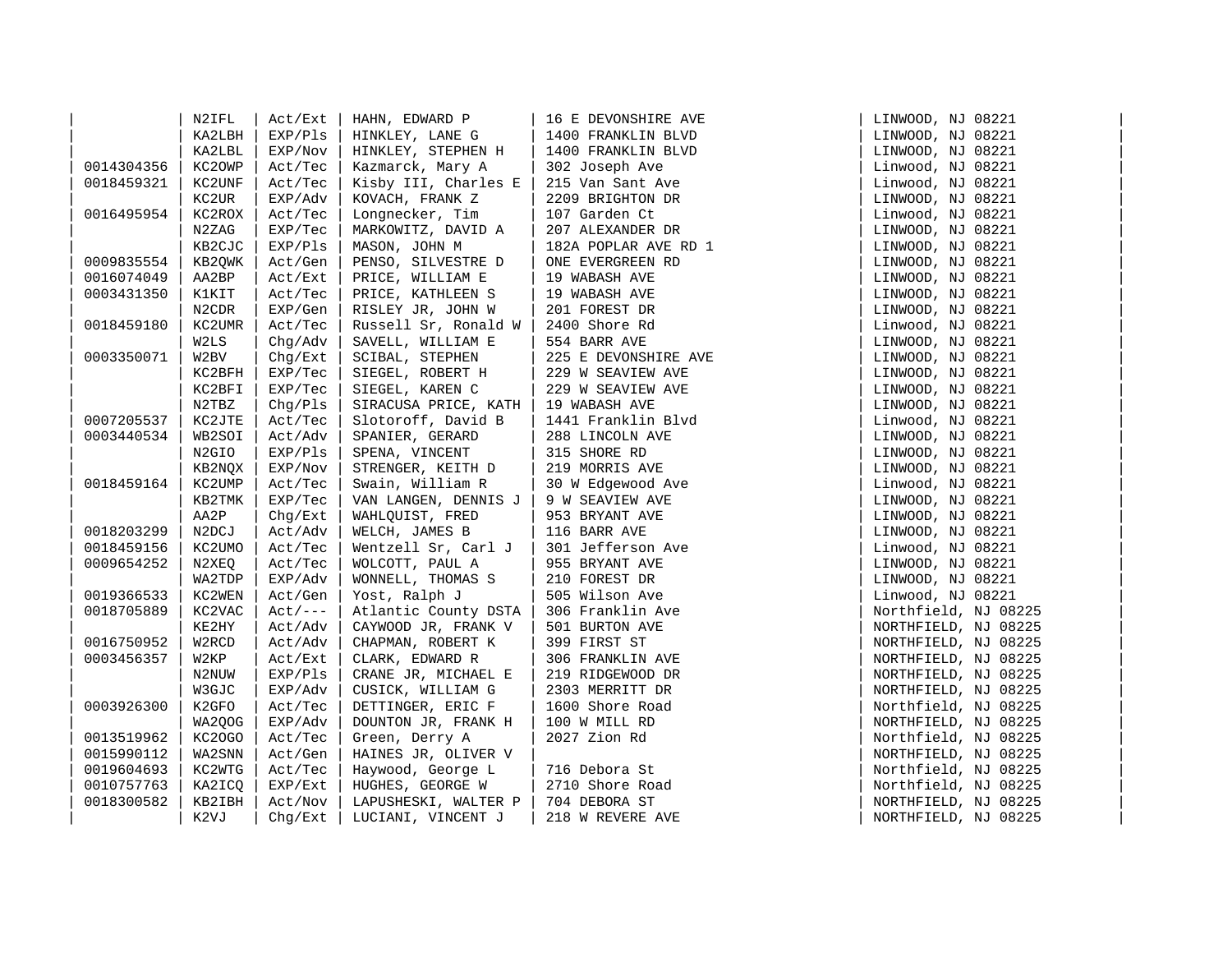| 0005118153 | WB2DRD            | $Chq/Gen$        | Mcnally, Thomas O                            | 2701 Zion Rd                                | Northfield, NJ 08225     |
|------------|-------------------|------------------|----------------------------------------------|---------------------------------------------|--------------------------|
| 0005118153 | W2DOX             | Act/Gen          | Mcnally, Thomas O                            | 2701 Zion Rd                                | Northfield, NJ 08225     |
| 0006740948 | KC2AHL            | Act/Tec          | PANTAZES, PERI J                             | 1 MADISON AVE                               | NORTHFIELD, NJ 08225     |
| 0005137039 | N2WRD             | Chg/Ext          | Pantazes, Angelo R                           | 1 Madison Ave                               | Northfield, NJ 08225     |
| 0005137039 | W2ARP             | Act/Ext          | Pantazes, A.Robert                           | 1 Madison Ave                               | Northfield, NJ 08225     |
| 0002953792 | KD7IKX            | Act/Gen          | PARK, EUI SHIN L                             | 26 FORREST DR                               | NORTHFIELD, NJ 08225     |
|            | KB2WQI            | EXP/Tec          | ROLAND, JAMES E                              | 2100 GROVE RD                               | NORTHFIELD, NJ 08225     |
| 0003565827 | W2SCF             | Act/Adv          | ROOD, RICHARD H                              | 2443 SHEPHERD CIR WEST                      | NORTHFIELD, NJ 08225     |
| 0005131370 | N2000             | Act/Tec          | ROTHMAN, LOUIS                               |                                             | NORTHFIELD, NJ 08225     |
| 0006798722 | N2RDG             | Act/Tec          | SCHARFF, CLEMENT P                           | 105 CIRCLE DR                               | NORTHFIELD, NJ 08225     |
| 0016977761 | N2AHS             | Act/Adv          | SCHOENTHAL, MARK                             | 5 HOLLY DRIVE                               | NORTHFIELD, NJ 08225     |
| 0007546039 | KC2AAY            | Act/Ext          | Schwoer, William                             | 408 Second Street                           | Northfield, NJ 08225     |
| 0003465804 | WB2EYE            | Act/Gen          | THOMPSON JR, WILLIAM                         | 402 ASTER ST                                | NORTHFIELD, NJ 08225     |
| 0007688948 | N2YVI             | Act/Gen          | VERGULTI, DANTE A                            | 1776 BURTON AVE                             | NORTHFIELD, NJ 08225     |
| 0014987291 | WA2YSA            | Act/Gen          | Webb Jr, Robert V                            | 218 West Revere Ave                         | Northfield, NJ 08225     |
|            | N2TVQ             | EXP/Tec          | ADAMS, KAREN L                               | 2643 RIDGE AVE                              | CARDIFF, NJ 08232        |
|            | KB2RHO            | EXP/Tec          | BIRD, THOMAS R                               | $\vert$ 6515 DELILAH RD LOT 2076            | CARDIFF, NJ 08232        |
| 0006775639 | WB2FAR            | Act/Adv          | LUNDBERG SR, DOUGLAS   315 Betsy Scull Rd    |                                             | Egg Harbor Twp, NJ 08232 |
| 0007313828 | W2HRW             | $Act/\text{---}$ | SHORE POINTS AMATEUR                         | 365 South Main St                           | Pleasantville, NJ 08232  |
|            | NT2J              | Chq/Ext          | ASPENBERG, ALBERT A                          | 129 CHARLES AVE                             | PLEASANTVILLE, NJ 08232  |
| 0004022141 | W2TUR             | Chg/Adv          | BOBB, MARVIN S                               | 2 STUART AVE                                | PLEASANTVILLE, NJ 08232  |
| 0004022141 | KD2MB             | Chg/Adv          | BOBB, MARVIN S                               | 2 STUART AVE                                | PLEASANTVILLE, NJ 08232  |
| 0004022141 | W2TUR             | Act/Adv          | BOBB, MARVIN S   2 STUART AVE                |                                             | PLEASANTVILLE, NJ 08232  |
|            | N2QQX             | EXP/Tec          | BOYTE, RUTH M                                | PENNY POINT PARK APT 35<br>  42 Cambria Ave | PLEASANTVILLE, NJ 08232  |
| 0007205503 | KC2JTD            | Act/Tec          | Bradshaw, Noel C                             | 42 Cambria Ave                              | Pleasantville, NJ 08232  |
| 0017568171 | K2ZRJ             | Act/Adv          | BUCHERT, GORDON                              | 125 E OAKLAND AVE                           | PLEASANTVILLE, NJ 08232  |
| 0018358135 | N2CYL             | Act/Adv          | BULL, TONI A                                 | 726 LINDEN AVE                              | PLEASANTVILLE, NJ 08232  |
| 0017152802 | N2HWJ             | Act/Tec          | BULL JR, GEORGE D                            | 726 LINDEN AVE                              | PLEASANTVILLE, NJ 08232  |
| 0017152810 | N2HWK             | Act/Gen          | BULL SR, GEORGE D                            | 726 LINDEN AVE                              | PLEASANTVILLE, NJ 08232  |
|            | KB2PUY            | EXP/Nov          | DOUGLASS, ROSEANNE M                         | 2053 OCEAN HTS AVE LOT 14                   | PLEASANTVILLE, NJ 08232  |
|            | N2TVT             | EXP/Tec          | DOUGLASS JR, EDWARD                          | 2053 OCEAN HTS AVE LOT 14                   | PLEASANTVILLE, NJ 08232  |
|            | AB <sub>2</sub> C | EXP/Ext          | ECKERT, STANLEY E                            | RD 2 BOX 265S                               | PLEASANTVILLE, NJ 08232  |
|            | KB2CKO            | EXP/Nov          | FLEISCHHAUER, THOMAS                         | 411 MONTCLAIR DR                            | PLEASANTVILLE, NJ 08232  |
|            | KB2UMO            | EXP/Pls          | FOSTER, HOWARD E                             | 23 CAMBRIDGE TOWNHOUSE                      | PLEASANTVILLE, NJ 08232  |
| 0015063589 | N2GSW             | Act/Tec          | FOWLER JR, ROBERT M                          | 204 E LEEDS AVENUE                          | PLEASANTVILLE, NJ 08232  |
|            | WB2JRF            | EXP/Pls          | FREEMAN, ANDREW L                            | 22 N SECOND ST                              | PLEASANTVILLE, NJ 08232  |
|            | WX2X              | EXP/Ext          | GALE JR, EARLE A                             | 29B 5043 ENGLISH CREEK AVE                  | PLEASANTVILLE, NJ 08232  |
| 0006893440 | KE2PD             | Act/Ext          | JOHNSON, HOWARD D                            | 1206 BROAD ST                               | PLEASANTVILLE, NJ 08232  |
| 0003427655 | N2CZZ             | Act/Gen          | LA ROCCA, PHILLIP R                          | 1059 OCEAN HEIGHTS AVE 1122                 | PLEASANTVILLE, NJ 08232  |
|            | K2CH              | EXP/Adv          | LEEDS, CLARENCE W                            | 131 E ASHLAND AVE                           | PLEASANTVILLE, NJ 08232  |
| 0017153024 | N2HXI             | Act/Tec          | LOATWALL, GEAN M                             | 726 LINDEN AVE                              | PLEASANTVILLE, NJ 08232  |
| 0003435195 | KB2WQH            | Chg/Gen          | MACREADY, MATTHEW R   55 E LINDLEY AVE       |                                             | PLEASANTVILLE, NJ 08232  |
| 0003435195 | K2MRM             | Act/Ext          | Macready, Matthew R $\vert$ 55 E Lindley Ave |                                             | Pleasantville, NJ 08232  |
| 0015449994 | KC2AHO            | Act/Tec          | MC BREARTY, ALVAH R                          | 30 W FLORAL AVE                             | PLEASANTVILLE, NJ 08232  |
| 0010539344 | N2VNC             | Act/Gen          | MILLER, EDWARD J                             | 703 CAYUGA AVE                              | PLEASANTVILLE, NJ 08232  |

| Northfield,     | ΝJ       | 08225    |          |
|-----------------|----------|----------|----------|
| Northfield,     | ΝJ       | 08225    |          |
| NORTHFIELD,     | ΝJ       | 08225    |          |
| Northfield,     | ΝJ       | 08225    |          |
| Northfield,     | ΝJ       | 08225    |          |
| NORTHFIELD,     | ΝJ       | 08225    |          |
| NORTHFIELD,     | ΝJ       | 08225    |          |
| NORTHFIELD,     | ΝJ       | 08225    |          |
| NORTHFIELD,     | ΝJ       | 08225    |          |
| NORTHFIELD,     | ΝJ       | 08225    |          |
| NORTHFIELD,     | ΝJ       | 08225    |          |
| Northfield,     | ΝJ       | 08225    |          |
| NORTHFIELD,     | ΝJ       | 08225    |          |
| NORTHFIELD,     | NJ       | 08225    |          |
| Northfield,     | NJ       | 08225    |          |
| CARDIFF,<br>ΝJ  | 08232    |          |          |
| CARDIFF,        | NJ 08232 |          |          |
| Egg Harbor Twp, |          |          | NJ 08232 |
| Pleasantville,  |          | ΝJ       | 08232    |
| PLEASANTVILLE,  |          | ΝJ       | 08232    |
| PLEASANTVILLE,  |          | ΝJ       | 08232    |
| PLEASANTVILLE,  |          | ΝJ       | 08232    |
| PLEASANTVILLE,  |          | NJ 08232 |          |
| PLEASANTVILLE,  |          | ΝJ       | 08232    |
| Pleasantville,  |          | ΝJ       | 08232    |
| PLEASANTVILLE,  |          | ΝJ       | 08232    |
| PLEASANTVILLE,  |          | ΝJ       | 08232    |
| PLEASANTVILLE,  |          | ΝJ       | 08232    |
| PLEASANTVILLE,  |          | NJ       | 08232    |
| PLEASANTVILLE,  |          | ΝJ       | 08232    |
| PLEASANTVILLE,  |          | ΝJ       | 08232    |
| PLEASANTVILLE,  |          | ΝJ       | 08232    |
| PLEASANTVILLE,  |          | ΝJ       | 08232    |
| PLEASANTVILLE,  |          | ΝJ       | 08232    |
| PLEASANTVILLE,  |          | ΝJ       | 08232    |
| PLEASANTVILLE,  |          | ΝJ       | 08232    |
| PLEASANTVILLE,  |          | ΝJ       | 08232    |
| PLEASANTVILLE,  |          | ΝJ       | 08232    |
| PLEASANTVILLE,  |          | ΝJ       | 08232    |
| PLEASANTVILLE,  |          | ΝJ       | 08232    |
| PLEASANTVILLE,  |          | ΝJ       | 08232    |
| PLEASANTVILLE,  |          | ΝJ       | 08232    |
| Pleasantville,  |          | ΝJ       | 08232    |
| PLEASANTVILLE,  |          | ΝJ       | 08232    |
| PLEASANTVILLE,  |          | ΝJ       | 08232    |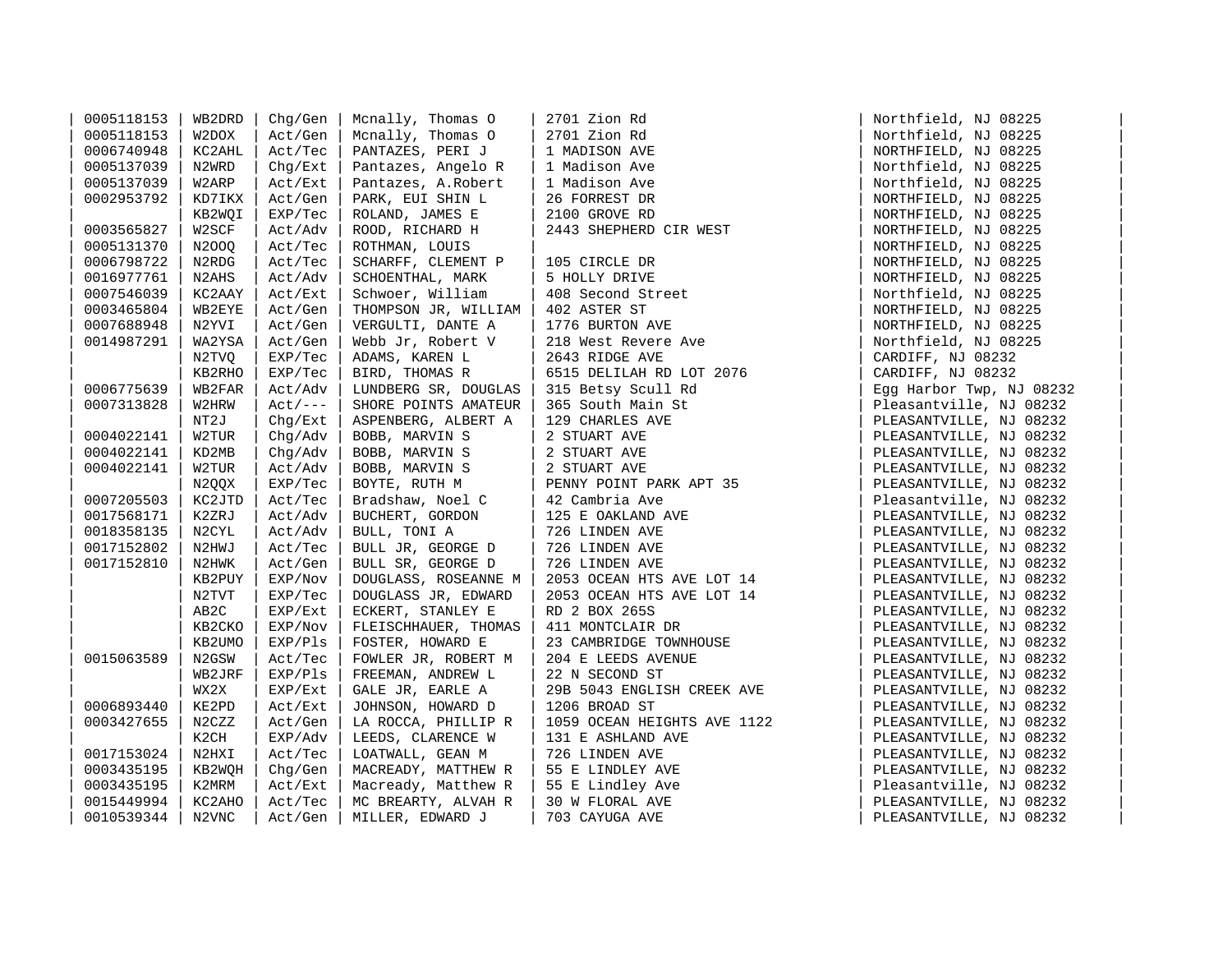| 0015109705 | WA2CJW | Act/Gen    | Mooney, William P    | 28 E Decatur Ave                     | Pleasantville, NJ 08232      |
|------------|--------|------------|----------------------|--------------------------------------|------------------------------|
| 0015023492 | K2LYB  | Act/Gen    | PARKER, RUSSELL F    |                                      | PLEASANTVILLE, NJ 08232      |
| 0015441355 | W2PJW  | Act/Adv    | PATTERSON, EDWARD A  | 21 E DECATUR AVE                     | PLEASANTVILLE, NJ 08232      |
| 0016575789 | KA2YFE | Act/Gen    | SCARLETT, ROBERT W   | 414 MONTCLAIR DR                     | PLEASANTVILLE, NJ 08232      |
| 0013520432 | KC20GQ | Act/Tec    | Seyler, Robert J     | 24 Frambes Ave                       | Pleasantville, NJ 08232      |
| 0010964310 | N2AAC  | Act/Ext    | STEBBINS, ROBERT L   |                                      | Pleasantville, NJ 08232      |
|            | KA2MTL | EXP/Gen    | SYLVESTER, WILLIAM J | 28 ANSLEY BLVD                       | PLEASANTVILLE, NJ 08232      |
| 0003446945 | N2KVF  | Act/Tec    | TRAVIS, JOHN A       | 23 E GREENFIELD AVE                  | PLEASANTVILLE, NJ 08232      |
| 0007607013 | KB2VPM | Act/Tec    | Walker, Norman A     |                                      | Pleasantville, NJ 08232      |
| 0007301070 | K2JWL  | Act/Tec    | Whittington II, Mark | 48 East Ashland Ave                  | Pleasantville, NJ 08232      |
|            | W2UMC  | Chq/Gen    | WILSON, EUGENE L     | 524 N MAIN ST                        | PLEASANTVILLE, NJ 08232      |
| 0013671714 | KC20KB | $Act /---$ | Atlantic County ARES | 200 East Plaza Pl                    | West Atlantic City, NJ 08232 |
| 0003418662 | N2JVM  | Act/Gen    | PRICE, MICHAEL T     | 200 E PLAZA PL                       | WEST ATLANTIC CITY, NJ 08232 |
| 0002992873 | K1TN   | Act/Ext    | CAIN, JAMES D        |                                      | Pomona, NJ 08240             |
| 0003421849 | KC2GKP | Act/Tec    | Ferrara, Paul J      |                                      | Pomona, NJ 08240             |
| 0005853726 | KB2NSZ | Act/Nov    | FRANCO, JOSEPH G     | 255 W DONNA DR                       | POMONA, NJ 08240             |
| 0018314682 | KC2UGA | Act/Gen    | Grochola, Robert S   |                                      | Pomona, NJ 08240             |
| 0011307667 | W1BRP  | Act/Gen    | MC KINNEY JR, THEOS  |                                      | POMONA, NJ 08240             |
|            | KB2MWJ | EXP/Nov    | MICHALSKI, LOUIS A   | 248 ST JOSEPH ST                     | POMONA, NJ 08240             |
|            | AA2BX  | EXP/Ext    | PIZZI, THOMAS C      |                                      | POMONA, NJ 08240             |
| 0009035593 | KC2LNB | Act/Tec    | Schreiber, Ron       | Terry Lane 234                       | Pomona, NJ 08240             |
| 0015644503 | WB2JRG | Act/Adv    | ALLEN, WALTER C      | 295 N OLD NEW YORK RD                | PORT REPUBLIC, NJ 08241      |
|            | WA2TRO | EXP/Pls    | GIBERSON, LOIS E     | MILL ST                              | PORT REPUBLIC, NJ 08241      |
| 0003460227 | N2DWS  | Act/Ext    | Snellbaker Sr, Arthu | 201 Country Lane                     | Port Republic, NJ 08241      |
| 0016330243 | WA2WMF | Act/Gen    | TAYLOR, HOWARD F     | 305 ENGLISH CREEK RD                 | PORT REPUBLIC, NJ 08241      |
| 0009101536 | N2WFX  | Act/Tec    | URSANI, SEKANDER A   | 10 CLARKS LANDING RD                 | PORT REPUBLIC, NJ 08241      |
| 0016019697 | K2SOX  | Act/Ext    | WINCHELL JR, LAWRENC | 345 UPPER POMONA AVE                 | PORT REPUBLIC, NJ 08241      |
| 0018768812 | KC2VEA | Act/Tec    | Branca, Goerge W     | 277 Porchtown Rd                     | Newfield, NJ 08244           |
| 0008062515 | KC2KPB | Chq/Tec    | Bates, Morton L      | 130 Exton Rd                         | Somers Point, NJ 08244       |
| 0008062515 | WA2JDG | Act/Gen    | Bates, Morton L      | 130 Exton Rd                         | Somers Point, NJ 08244       |
|            | KB2NQY | EXP/Nov    | BULLOCK, DANIEL A    | 168 BALA DR                          | SOMERS POINT, NJ 08244       |
| 0019836634 | KC2YLY | Act/Tec    | Cooper, David S      | 729 Center St                        | Somers Point, NJ 08244       |
| 0018781096 | KC2VFM | Act/Tec    | Cozen, Rob A         |                                      | Somers Point, NJ 08244       |
| 0013997952 | N2CLW  | Act/Tec    | FORD SR, THOMAS W    | 613 3RD ST                           | SOMERS POINT, NJ 08244       |
| 0003465820 | K3KTL  | Act/Gen    | FOX, MICHAEL L       | Harbour Cove Unit 503 550 Bay Ave    | Somers Point, NJ 08244       |
| 0008516965 | N2CTU  | Act/Gen    | Goldberg, Robert M   | 550 Bay Ave Apt 1504                 | Somers Point, NJ 08244       |
|            | KB2SVF | EXP/Tec    | GUGASIAN, ANDRE      | 100 NEW RD APT F 23                  | SOMERS POINT, NJ 08244       |
| 0003421450 | KD2RM  | Act/Adv    | HAYNIE, MARK C       | 8 OSBORNE RD                         | SOMERS POINT, NJ 08244       |
| 0003423605 | KB2VYZ | Act/Gen    | Holt Iii, Frank D    | 180 Exton Rd., (Building 7, Townhous | Somers Point, NJ 08244       |
| 0018890566 | KC2VLC | Act/Gen    | James, Michael J     | 118 Colwick Dr                       | Somers Point, NJ 08244       |
| 0017516741 | N2CKM  | Act/Adv    | LEE, JOSEPH H        | 551 launch ave                       | SOMERS POINT, NJ 08244       |
| 0006685655 | N2RKY  | Act/Tec    | LEE, JOE S           | 107 LAUREL DR                        | SOMERS POINT, NJ 08244       |
| 0004485538 | N2ITH  | Chq/Gen    | MIGLIACCIO, ANTHONY  | 2 PRINCETON RD                       | SOMERS POINT, NJ 08244       |
| 0004485538 | WX2MIG | Act/Gen    | MIGLIACCIO, ANTHONY  | 2 PRINCETON RD                       | SOMERS POINT, NJ 08244       |
| 0003391927 | N2EET  | Act/Gen    | MILLER, WAYNE L      | P.O. Box 115                         | Somers Point, NJ 08244       |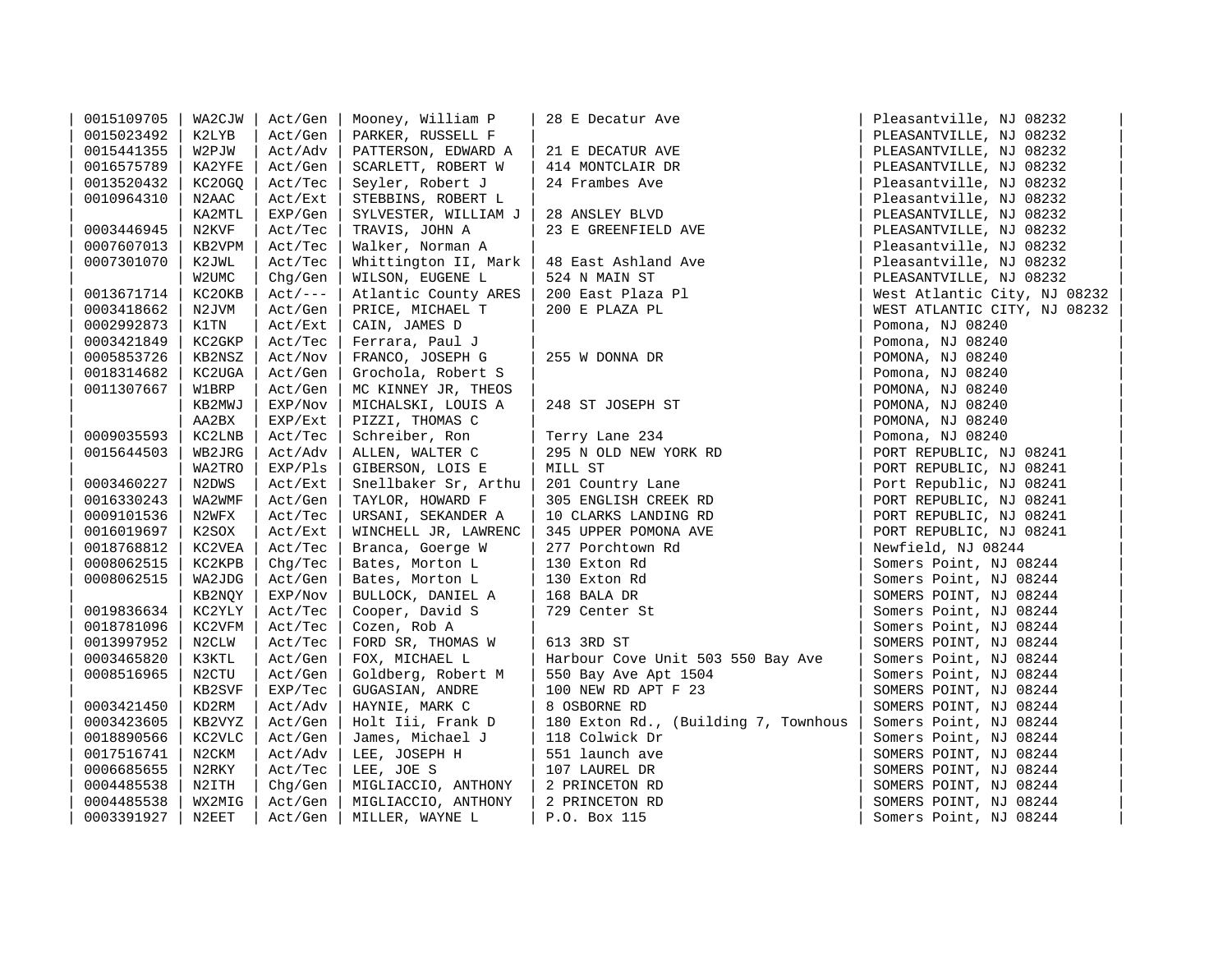| 0003420684 | KB2YJN | Chq/Gen | MINK, DAVID C        | 17 BUCKNELL RD                 | SOMERS POINT, NJ 08244  |
|------------|--------|---------|----------------------|--------------------------------|-------------------------|
| 0016163370 | N2DWP  | Act/Tec | MYERS, DAVID W       | 17 NASSAU RD                   | SOMERS POINT, NJ 08244  |
|            | N2VNE  | EXP/Tec | O BRIEN, KEVIN J     | 129 E CEDAR AVE                | SOMERS POINT, NJ 08244  |
| 0005898762 | WA2PRY | Act/Adv | PAGAN, JESSE B       | 420 SUNNY AVE                  | SOMERS POINT, NJ 08244  |
| 0003431376 | KC2BFK | Act/Tec | SIRACUSA, JAMES P    | 5 PRINCETON RD                 | SOMERS POINT, NJ 08244  |
|            | KA2LBC | EXP/Nov | VECCHIONE, PHILIP    | 615 W OCEAN HGTS AVE           | SOMERS POINT, NJ 08244  |
| 0016968836 | KC2SGW | Act/Tec | Warner, Frederick P  | 18 Osborne Rd                  | Somers Point, NJ 08244  |
|            | N2LWH  | EXP/Pls | WATT, BARBARA A      | 19 GIBBS AVE                   | SOMERS POINT, NJ 08244  |
| 0016935983 | KC2SHD | Act/Tec | Wilde, Stephen P     | 40 Chapman Blvd., Apt. R-14    | Somers Point, NJ 08244  |
| 0012323143 | N2TWA  | Act/Tec | WILSON, HOMER S      | 728 FIRST STREET               | SOMERS POINT, NJ 08244  |
| 0013190434 | WA2ADS | Act/Ext | Calabrese, Alexander |                                | Buena, NJ 08310         |
|            | KD6IYR | EXP/Nov | GORDILLO, LUIS A     | 198 A9 E CHUSNUT AVE           | BUENA, NJ 08310         |
| 0003414216 | W2RPH  | Act/Gen | SUGGS, WILLIAM A     | 715 HARDING HWY                | BUENA, NJ 08310         |
| 0007635378 | N2DAT  | Act/Ext | URSO, JAMES C        |                                | Buena, NJ 08310         |
| 0005408356 | N3YES  | Act/Tec | WITTENBERG, CHRISTIA | 577 Miles-Standish Drive       | Buena, NJ 08310         |
| 0005400718 | N3YJP  | Act/Tec | WITTENBERG, CHRISTOP | 577 Miles-Standish Drive       | Buena, NJ 08310         |
| 0004473278 | KB2EAI | Act/Ext | WILSON JR, HAROLD L  | 667 N NEW ST                   | CLAYTON, NJ 08310       |
| 0014779912 | KC2PHF | Act/Tec | Ballurio, Barry R    | 210 S Franklin St              | Landisville, NJ 08326   |
| 0015207145 | WA2VED | Act/Gen | BAUMAN, EDWARD C     |                                | LANDISVILLE, NJ 08326   |
|            | W2HVW  | EXP/Ext | CANTONI, WALLACE F   | NIXON ST                       | LANDISVILLE, NJ 08326   |
| 0015937659 | WA2ZZK | Act/Tec | CANTONI, DOROTHY R   | 406 S NIXON                    | LANDISVILLE, NJ 08326   |
|            | N2YIT  | EXP/Tec | SZER, MICHAEL C      | 202 MEZINI AVE                 | LANDISVILLE, NJ 08326   |
|            | KB2JPT | EXP/Nov | WIDECRANTZ, SVEND M  | 509J ZION RD                   | ENGLISH CREEK, NJ 08330 |
| 0015985013 | KB2WOL | Act/Tec | POWER, FRANK         | 5601 E OAK ST                  | LAURELDALE, NJ 08330    |
| 0015866254 | KC2QOJ | Act/Tec | Morris, Juan A       | 6721 Millville Rd              | Mars Landing, NJ 08330  |
| 0008834285 | KC2LGN | Act/Tec | Alvarez, Jesus V     | 1301 Matthews Ave              | Mays Landing, NJ 08330  |
|            | WB2IQO | EXP/Pls | BIRCH JR, LAWRENCE L | 1103 PALMER AVE                | MAYS LANDING, NJ 08330  |
|            | WB2IOS | EXP/Pls | BIRCH SR, LAWRENCE L | 139 MULBERRY DR                | MAYS LANDING, NJ 08330  |
| 0004485363 | KB20EA | Act/Tec | BOWERS, LEIGH        | 6354 BENSON AVE                | MAYS LANDING, NJ 08330  |
| 0017854019 | K3IHA  | Act/Ext | Castree, John E      | 6863 Millville Rd              | Mays Landing, NJ 08330  |
| 0003445137 | KB2JBS | Act/Nov | CASTREE, DAVID E     | 6863 MILLVILLE RD              | MAYS LANDING, NJ 08330  |
| 0018725671 | WB2JBM | Act/Nov | CASTREE, BETTY A     | 6863 MILLVILLE RD              | MAYS LANDING, NJ 08330  |
| 0016163487 | KX2U   | Act/Ext | CIRROTTI, LOUIS M    | 59 INVERNESS AVE               | MAYS LANDING, NJ 08330  |
| 0014162911 | KA2FGX | Act/Tec | CLARK, EDWARD C      | 6305 ESSEX ST                  | MAYS LANDING, NJ 08330  |
| 0010235059 | KB2RVZ | Act/Tec | COLLADONATO, DOUGLAS | 6320 WALNUT ST                 | MAYS LANDING, NJ 08330  |
|            | N2ABT  | EXP/Pls | COLLINS, EDWARD A    | BOX 538C ASBURY RD             | MAYS LANDING, NJ 08330  |
| 0005112313 | N3ELO  | Act/Gen | Dorsaneo Jr, William | 178 TURNBERRY COURT            | MAYS LANDING, NJ 08330  |
| 0011203361 | WB2JFM | Act/Gen | DUDA, STEPHEN A      | 1403 BLVD RT 50                | MAYS LANDING, NJ 08330  |
| 0014821029 | N2CKI  | Act/Tec | ENDRES, MATTHIAS A   | 29 Knollwood Drive             | Mays Landing, NJ 08330  |
| 0016100752 | WA2ONS | Act/Gen | Fantacone Sr, Peter  | 23 Oaks Drive                  | Mays Landing, NJ 08330  |
| 0005958756 | WA2BTM | Act/Tec | FELDMAN, EDMUND M    | 2447 BAYBERRY CT THE WOODLANDS | MAYS LANDING, NJ 08330  |
| 0003413382 | N2FHJ  | Act/Gen | GELLER, WILLIAM H    | 6128 WALNUT ST                 | MAYS LANDING, NJ 08330  |
| 0003419009 | N2FHK  | Act/Gen | GELLER, WILLIAM L    | 6128 WALNUT ST                 | MAYS LANDING, NJ 08330  |
| 0003413366 | N2SOE  | Act/Tec | GELLER, PATRICIA A   | 6128 WALNUT ST                 | MAYS LANDING, NJ 08330  |
|            | KB2HJJ | EXP/Pls | GRANT, NINA F        |                                | MAYS LANDING, NJ 08330  |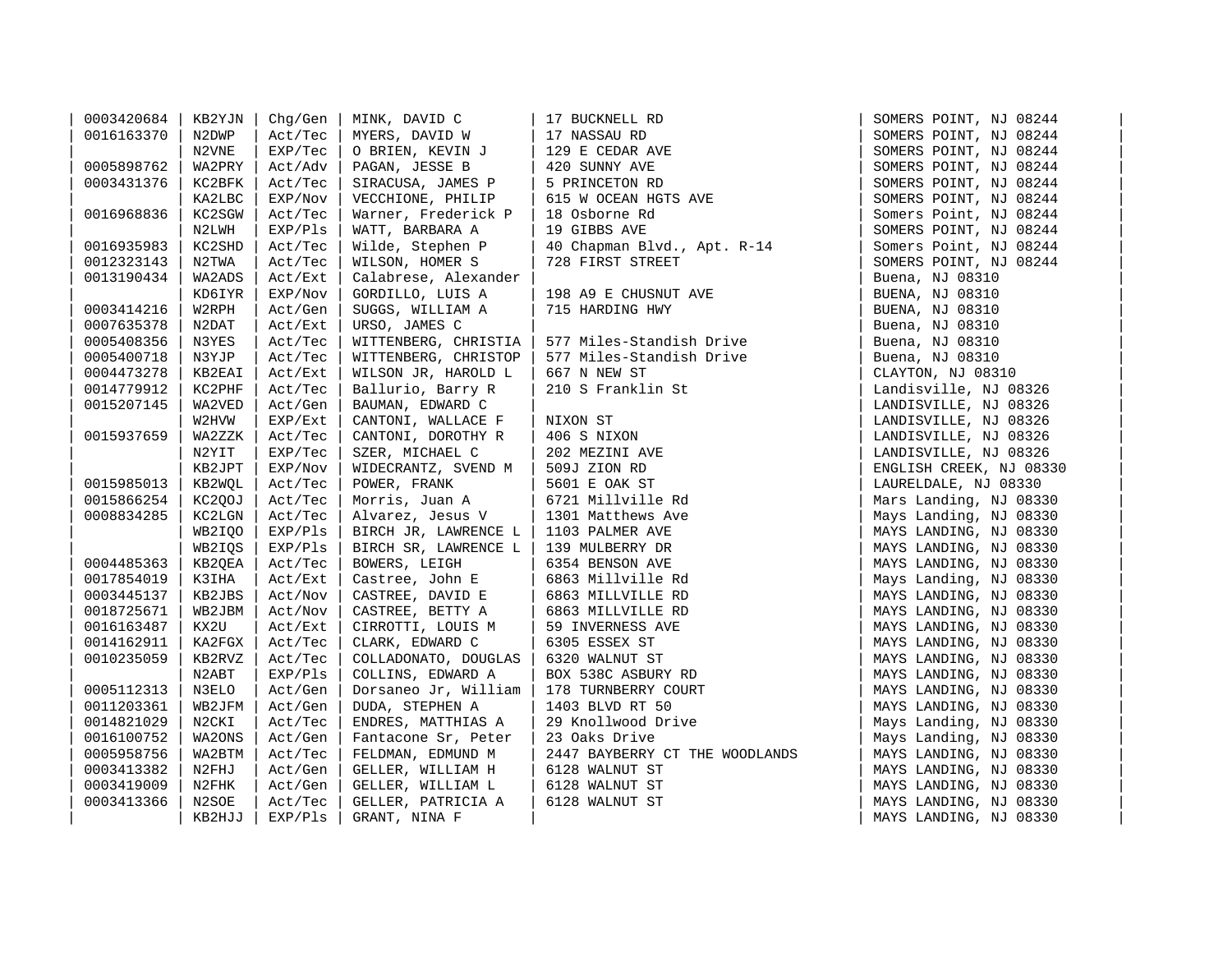| 0014766547 | KC2PGV             | Act/Tec | Griffin, Charles A   | 60 South River Rd - Rt 50 | Mays Landing, NJ 08330 |
|------------|--------------------|---------|----------------------|---------------------------|------------------------|
| 0004489944 | N2LZU              | Act/Tec | GRUNWALD, THOMAS J   | 6196 WHITE OAK WAY        | MAYS LANDING, NJ 08330 |
| 0017149725 | WB2SYJ             | Act/Gen | Hand Jr, Robert E    | 6086 Wheeling Ave         | Mays Landing, NJ 08330 |
|            | N2LTW              | EXP/Gen | HANER, JAMES W       | 6248 SPRUCE ST            | MAYS LANDING, NJ 08330 |
| 0016081739 | KC2CVS             | Act/Tec | HOUCK, ROBERT J      | 1236 E BELLA DONNA ST     | MAYS LANDING, NJ 08330 |
| 0003421740 | WB2ICU             | Act/Gen | HOUCK, ROBERT L      | 1236 W BELLA DONNA ST     | MAYS LANDING, NJ 08330 |
| 0007397482 | N3CUL              | Act/Tec | INMAN, ROBERT L      | 6140 Maryland Ave         | Mays Landing, NJ 08330 |
| 0007433188 | N3FSZ              | Act/Tec | INMAN, LUANN E       | 6140 Maryland Ave         | Mays Landing, NJ 08330 |
|            | N2NZP              | EXP/Gen | JAMACK III, PETER J  | RD 2 BOX 418A 4TH AVE     | MAYS LANDING, NJ 08330 |
| 0003366523 | WB3KTR             | Act/Gen | JAMACK, JOHN J       | 7506 4TH AVE              | MAYS LANDING, NJ 08330 |
| 0004480802 | N <sub>2</sub> CCV | Act/Gen | KELLY, JOSEPH D      | 4932 WINTERBURY DR        | MAYS LANDING, NJ 08330 |
| 0018768887 | KC2VEH             | Act/Tec | Kimmelman, Brett     | 48 Chancellor Park Dr     | Mays Landing, NJ 08330 |
| 0014153183 | KC2OTP             | Act/Gen | Kovacs, William T    | 84 Devon Rd               | Mays Landing, NJ 08330 |
| 0016210866 | KC2SVY             | Act/Tec | Lacy, Scott M        | 402 Alpine Court          | Mays Landing, NJ 08330 |
| 0017976085 | KC2TUK             | Act/Tec | Lawless, Robert E    | 612 Salma Terr            | Mays Landing, NJ 08330 |
|            | WB2AKY             | EXP/Gen | LAWS, WILLIAM E      | 1109 NELSON AVE           | MAYS LANDING, NJ 08330 |
| 0004128039 | WB2SAO             | Act/Gen | LINCOLN, ROBERT W    | 7426 Driftwood Ln         | Mays Landing, NJ 08330 |
|            | AF2X               | Chg/Ext | LUCAS, STEVE R       | 6527 RUNDLE AVE           | MAYS LANDING, NJ 08330 |
|            | KB2MFK             | EXP/Pls | MARKO, JOHN E        | RD 2 418 4TH AVE          | MAYS LANDING, NJ 08330 |
|            | WB2DEC             | EXP/Gen | MARTIN, RONALD W     | 1103 NELSON AVE           | MAYS LANDING, NJ 08330 |
| 0007274475 | N2JIA              | Act/Gen | MASON, FRED J        | 4704 SOMERS POINT RD      | MAYS LANDING, NJ 08330 |
| 0007537343 | N2MSM              | Chq/Tec | MASSIE, JOHN D       |                           | Mays Landing, NJ 08330 |
| 0008062606 | N2GEF              | Act/Ext | Mc Gonigal, Richard  | 1301 SOUTH BLVD           | MAYS LANDING, NJ 08330 |
| 0004893277 | <b>WBONSE</b>      | EXP/Adv | MILLER JR, RICHARD E | 2702 FALCON CT            | MAYS LANDING, NJ 08330 |
| 0007878689 | N2MWV              | Act/Tec | NADLER, RICHARD      | 7306 BELMONT AVE          | MAYS LANDING, NJ 08330 |
|            | K2LZB              | EXP/Gen | NASH, SAMUEL         | 6692 MILLVILLE RD         | MAYS LANDING, NJ 08330 |
| 0010012862 | N2BCB              | Act/Gen | NASH, CAROL          | 6692 MILLVILLE RD         | MAYS LANDING, NJ 08330 |
|            | KB2BVY             | EXP/Pls | ORKIN, EDWARD J      | RD 21 BOX 2               | MAYS LANDING, NJ 08330 |
|            | WA2PUR             | EXP/Ext | PASSARELLI, ANTHONY  | 8 MILL ST                 | MAYS LANDING, NJ 08330 |
| 0018019802 | KC2TUN             | Act/Tec | Percy III, John J    | 5841 Laurel St            | Mays Landing, NJ 08330 |
| 0003428869 | NF2K               | Act/Ext | Petermann, Richard C | 37 KNOLLWOOD DR           | MAYS LANDING, NJ 08330 |
| 0005851571 | KC2IUT             | Act/Tec | Phyu, Ei Mon         | 1526 Thomas Jefferson Ct  | Mays Landing, NJ 08330 |
| 0006200208 | KB2NNY             | Act/Nov | REX, DAWN K          | 7312 Driftwood Lane       | MAYS LANDING, NJ 08330 |
|            | KB2JBR             | EXP/Nov | REYNOLDS, WILLIAM M  | 811 MILL ST               | MAYS LANDING, NJ 08330 |
|            | N2LQG              | EXP/Pls | RICHARDS SR, HARRY T | RD 1 BOX 77               | MAYS LANDING, NJ 08330 |
| 0011854171 | <b>WA1TDV</b>      | Act/Gen | RODE, ROY            | 4003 ALEXANDER DR         | MAYS LANDING, NJ 08330 |
| 0005388699 | AH6LF              | Chq/Ext | RUSSELL, HUMPHREY H  | 7354 DRIFTWOOD LN         | MAYS LANDING, NJ 08330 |
| 0005388699 | N2HY               | Act/Ext | RUSSELL, HUMPHREY H  | 7354 DRIFTWOOD LN         | MAYS LANDING, NJ 08330 |
|            | N2VNB              | EXP/Tec | RZEMYK, JASON E      | 8007 ENGLISH CREEK AVE    | MAYS LANDING, NJ 08330 |
|            | WB2HBE             | Act/Gen | SAYLOR, HERSCHEL P   | 1942 MC KEE AVE           | MAYS LANDING, NJ 08330 |
| 0008315806 | WB4IOL             | EXP/Pls | SCHWARZMANN, EDWARD  | 5001 CARDIFF CT           | MAYS LANDING, NJ 08330 |
| 0010620672 | KA2ZTC             | Act/Ext | Seyler, Paul D       | 1700 Drake Avenue         | Mays Landing, NJ 08330 |
|            | N2CHT              | EXP/Gen | SIMON SR, WILLIAM G  | 6 LINDA LN                | MAYS LANDING, NJ 08330 |
|            | KB2PVY             | EXP/Nov | STEBBINS, ERIN K     | 6206 OLIVER AVE           | MAYS LANDING, NJ 08330 |
|            | WB2NFV             | EXP/Gen | STRIGH JR, GEORGE R  | 116 KPOST RD              | MAYS LANDING, NJ 08330 |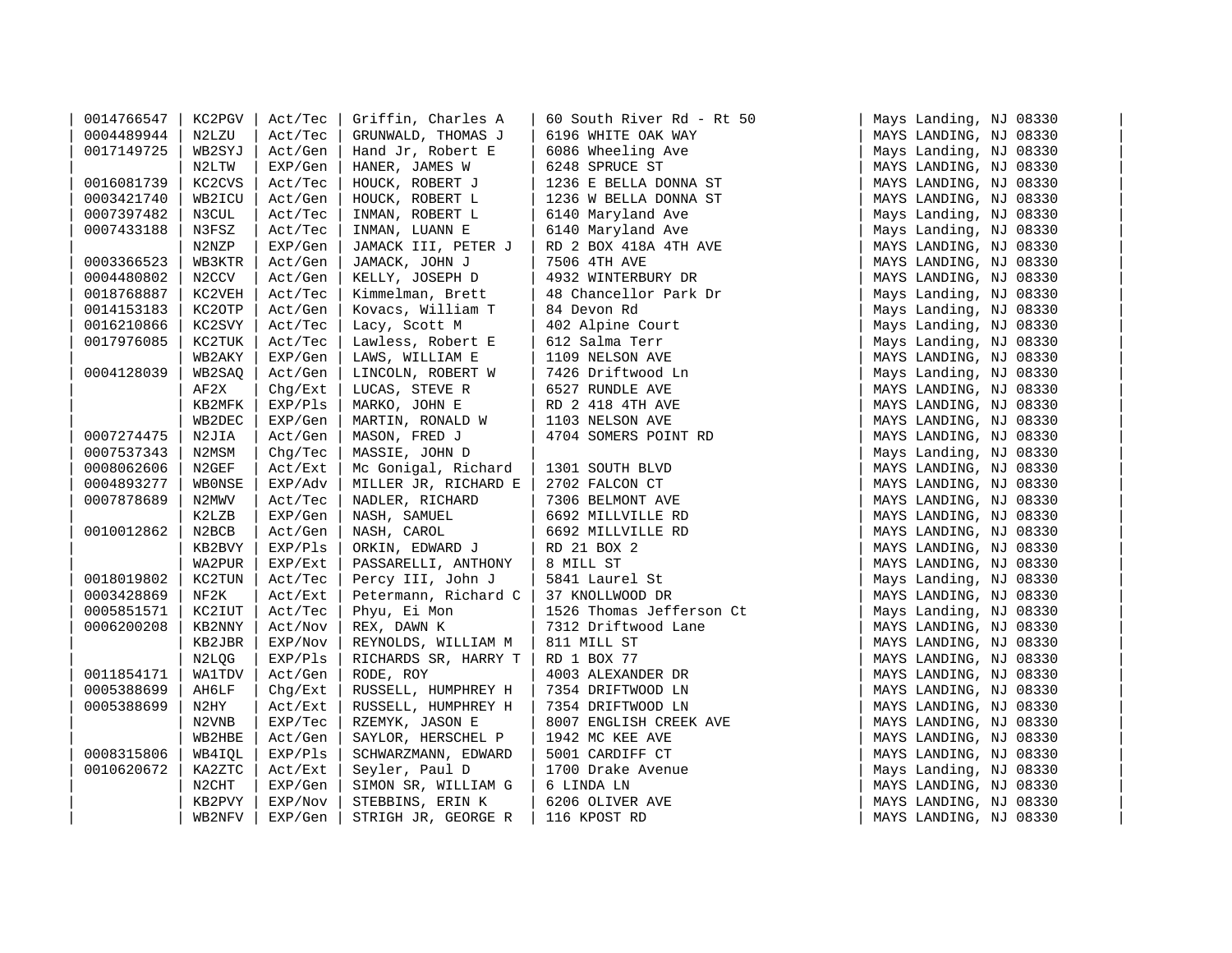|            | KA2HMI | EXP/Ext | SURIG, ROLLIN K      | 1209 NELSON AVE                                                                                                                                                                                                   | MAYS LANDING, NJ 08330 |  |
|------------|--------|---------|----------------------|-------------------------------------------------------------------------------------------------------------------------------------------------------------------------------------------------------------------|------------------------|--|
| 0010643120 | KC2MTM | Act/Tec | Temme-Soifer, Michae | 5319 Berlin Ave                                                                                                                                                                                                   | Mays Landing, NJ 08330 |  |
| 0011312402 | KA2UUX | Act/Nov | TOLSTOW SR, RUSSELL  | 2144 ROUTE 50                                                                                                                                                                                                     | MAYS LANDING, NJ 08330 |  |
|            | KA2V   | EXP/Ext | VETTESE, ROBERT J    | 2246 RT 50                                                                                                                                                                                                        | MAYS LANDING, NJ 08330 |  |
| 0008691925 | N2WFZ  | Act/Tec | WILSON JR, WILLIAM J |                                                                                                                                                                                                                   | MAYS LANDING, NJ 08330 |  |
| 0003384278 | N2CER  | Chq/Adv | WOOD, EDWARD E       |                                                                                                                                                                                                                   | MAYS LANDING, NJ 08330 |  |
|            | N2QQY  | EXP/Tec | WOOLBERT, DAVE B     |                                                                                                                                                                                                                   | MAYS LANDING, NJ 08330 |  |
| 0003163649 | WB2HAO | Act/Gen | DIXON SR, ROBERT L   |                                                                                                                                                                                                                   | MAYSLANDING, NJ 08330  |  |
|            | WB2OVL | EXP/Adv | JENSEN, WALTER L     |                                                                                                                                                                                                                   | MAYSLANDING, NJ 08330  |  |
| 0008290256 | N2UNO  | Act/Tec | LEWIS, WILLIAM M     |                                                                                                                                                                                                                   | MAYSLANDING, NJ 08330  |  |
| 0008991812 | KB2ET  | Act/Adv | SCHULTZ, ALFRED B    |                                                                                                                                                                                                                   | MAYSLANDING, NJ 08330  |  |
| 0014996334 | KA2URK | Act/Tec | SURIG, JUNE L        |                                                                                                                                                                                                                   | MAYSLANDING, NJ 08330  |  |
|            | KB2VQZ | EXP/Tec | VAZQUEZ, ELLIOT      | 2246 RT 50<br>6974 Harding Highway<br>1 COTTONWOOD CT<br>470 FRANKLIN DR<br>2-11 PINELAND GARDENS<br>RIVER RD BOX 33<br>2040 GARDEN RD<br>918 BLAKE DR<br>6309 NELSON AVE<br>4461 YOUKTOWN PL<br>4261 YOUKTOWN PL | MAYSLANDING, NJ 08330  |  |
|            | KB2GCX | EXP/Pls | ARBOGAST, GERALD E   | 7231 BELMONT AVE                                                                                                                                                                                                  | WEYMOUTH, NJ 08330     |  |
|            | KB2GCY | EXP/Nov | ARBOGAST, JANE L     | 2ND & C AVE                                                                                                                                                                                                       | WEYMOUTH, NJ 08330     |  |
| 0015676828 | KC2ATM | Act/Tec | FIORI JR, ROBERT A   | 31 HARRIET AV                                                                                                                                                                                                     | MILLMAY, NJ 08340      |  |
| 0011457470 | KA2PQY | Act/Gen | EFFRON, MICHAEL P    | 45 TAYLOR AVENUE                                                                                                                                                                                                  | MILMAY, NJ 08340       |  |
| 0018647297 | KB2IOO | Act/Nov | HALLIWELL, JOHN B    | 242 MAIN AVE                                                                                                                                                                                                      | MILMAY, NJ 08340       |  |
| 0017257130 | WA2NLY | Act/Gen | HALLIWELL, JOHN D    | 242 MAIN AVE                                                                                                                                                                                                      | MILMAY, NJ 08340       |  |
| 0015138621 | KB2ZXR | Act/Gen | CHINNICI, JOSEPH C   | 112 Kimberly Lane                                                                                                                                                                                                 | minotola, NJ 08341     |  |
| 0016259624 | KE2CK  | Act/Adv | Marinacci, Jerry J   |                                                                                                                                                                                                                   | Minotola, NJ 08341     |  |
| 0016576654 | N3XQG  | Act/Tec | Churchville, Edgar   |                                                                                                                                                                                                                   | Newtonville, NJ 08346  |  |
| 0014779920 | KC2PHG | Act/Tec | Applebaum, Craig M   |                                                                                                                                                                                                                   | Richland, NJ 08350     |  |
| 0003461803 | N2EHS  | Act/Gen | CALABRESE, SAL       |                                                                                                                                                                                                                   | RICHLAND, NJ 08350     |  |
| 0016333486 | N2DYV  | Act/Gen | CORSIGLIA III, JAMES |                                                                                                                                                                                                                   | RICHLAND, NJ 08350     |  |
|            | KB2NQW | EXP/Nov | BARRETT III, JOSEPH  | 219 N VENDOME AVE                                                                                                                                                                                                 | MARGATE, NJ 08402      |  |
| 0003456480 | WB2WZH | Act/Gen | COHEN, RICHARD J     | 8009 Lagoon Drive                                                                                                                                                                                                 | MARGATE, NJ 08402      |  |
| 0014211684 | KC20UV | Act/Gen | Collova, Nicholas V  | 17 S Washington Ave                                                                                                                                                                                               | Margate, NJ 08402      |  |
|            | WB2PUR | EXP/Pls | COOK, ELWOOD W       | 211 N CLARENDON AVE                                                                                                                                                                                               | MARGATE, NJ 08402      |  |
| 0018327593 | KC2CBO | Act/Tec | D AGOSTINO, LEONARDO | 23 W GILMAR CIR                                                                                                                                                                                                   | MARGATE, NJ 08402      |  |
|            | KB2QWL | EXP/Gen | DELASOTTA, FERNANDO  | 8001 BAYSHORE DR                                                                                                                                                                                                  | MARGATE, NJ 08402      |  |
| 0005143037 | WA2HCR | Act/Adv | GREENBERG, ABE J     | 102 N BELMONT AVE                                                                                                                                                                                                 | MARGATE, NJ 08402      |  |
| 0017795972 | KC2TKP | Chg/Tec | Greenberg, Jerome M  | 220 N Clermont Ave                                                                                                                                                                                                | Margate, NJ 08402      |  |
| 0017795972 | W2ZMU  | Act/Tec | Greenberg, Jerome M  | 220 N Clermont Ave                                                                                                                                                                                                | Margate, NJ 08402      |  |
| 0003446481 | KC2ESD | Act/Gen | HITCHEN, RICHARD J   | 310 N KENYON AVE                                                                                                                                                                                                  | MARGATE, NJ 08402      |  |
| 0018019786 | KC2TUL | Act/Tec | Mason, Virginia M    |                                                                                                                                                                                                                   | Margate, NJ 08402      |  |
| 0017329335 | WB3ESP | Act/Gen | MESSINGER, SCOTT T   | 11 N OSBORNE AVE                                                                                                                                                                                                  | MARGATE, NJ 08402      |  |
|            | WA2QWZ | EXP/Gen | ODLEN, MARTIN        | 713 MARGATE TWRS                                                                                                                                                                                                  | MARGATE, NJ 08402      |  |
| 0010294114 | AB2SO  | Act/Ext | Paul, Steven S       | 116 N Belmont Ave                                                                                                                                                                                                 | Margate, NJ 08402      |  |
|            | KA2DJR | EXP/Pls | SCHULZE, RAYMOND C R | 23 N JASPER AVE                                                                                                                                                                                                   | MARGATE, NJ 08402      |  |
|            | WA2QOI | EXP/Gen | SCHWARTZ, STANLEY    | 218 NORTH SUMNER AVE                                                                                                                                                                                              | MARGATE, NJ 08402      |  |
|            | WB2EWD | EXP/Gen | SHAMAN JR, EDMUND A  | 7701 MONMOUTH AVE                                                                                                                                                                                                 | MARGATE, NJ 08402      |  |
| 0006240931 | WA2VGW | Act/Ext | STOMACHIN, LEONARD   | 102 SOUTH MANSFIELD AVE                                                                                                                                                                                           | MARGATE, NJ 08402      |  |
| 0003354131 | AA2UT  | Act/Ext | AARONS JR, WILLIAM B | 603 N HUNTINGTON AVE                                                                                                                                                                                              | MARGATE CITY, NJ 08402 |  |
|            | WB2IOI | EXP/Adv | BERG, ERWIN H        | 613 N DELAVAN AVE                                                                                                                                                                                                 | MARGATE CITY, NJ 08402 |  |